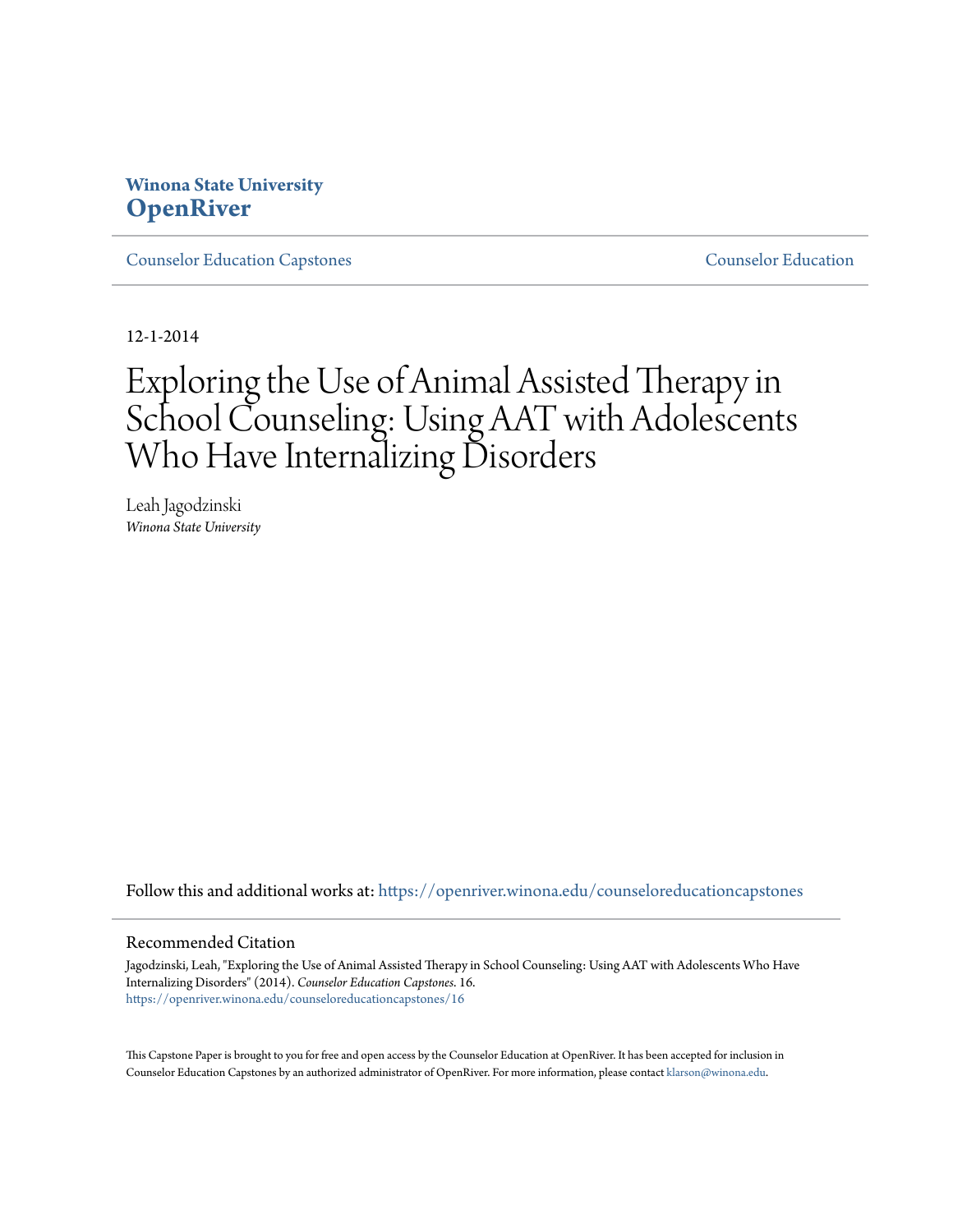Exploring the Use of Animal Assisted Therapy in School Counseling:

Using AAT with Adolescents Who Have Internalizing Disorders

Leah Jagodzinski

A Research Project submitted in partial fulfillment of the

requirements for the Master of Science Degree in

Counselor Education at

Winona State University

Fall 2014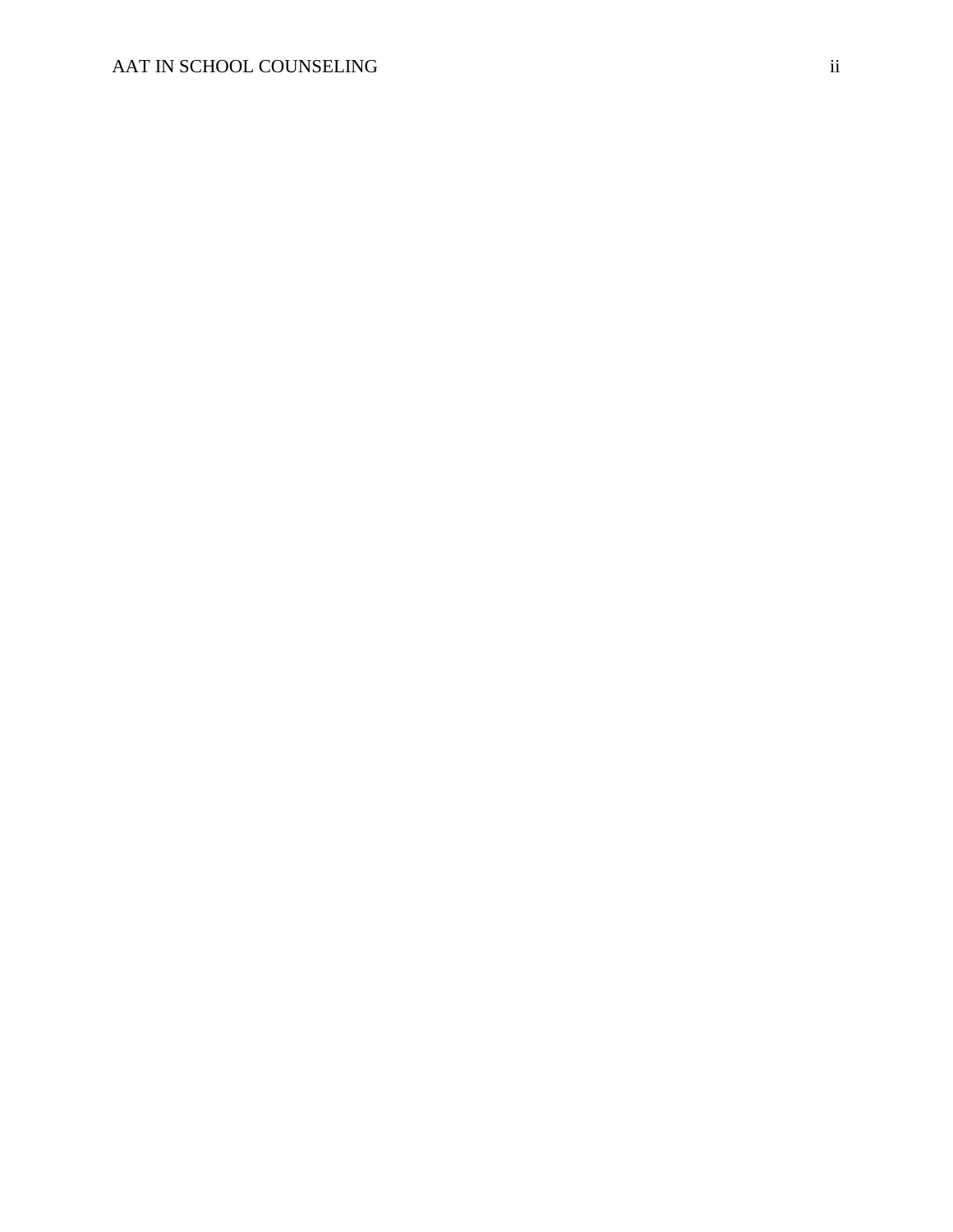# **Abstract**

The purpose of this paper is to discuss current trends among adolescents with internalizing disorders such as anxiety and depression and to propose the use of animal assisted therapy to intervene with this population. Discussion will center on the use of animal assisted therapy in school counseling to supplement interventions for students who have internalizing disorders, as well as for use in classroom guidance. Types of therapy animals discussed at length will include be dogs and small mammals with a specific focus on dogs. In addition, this paper will examine the human-animal bond and the benefits of utilizing the human-animal bond in school counseling. The physiological and emotional impact that animals have on humans will be addressed. Considerations and suggestions for implementing and using therapy animals as tools to supplement a school counseling program will also be discussed.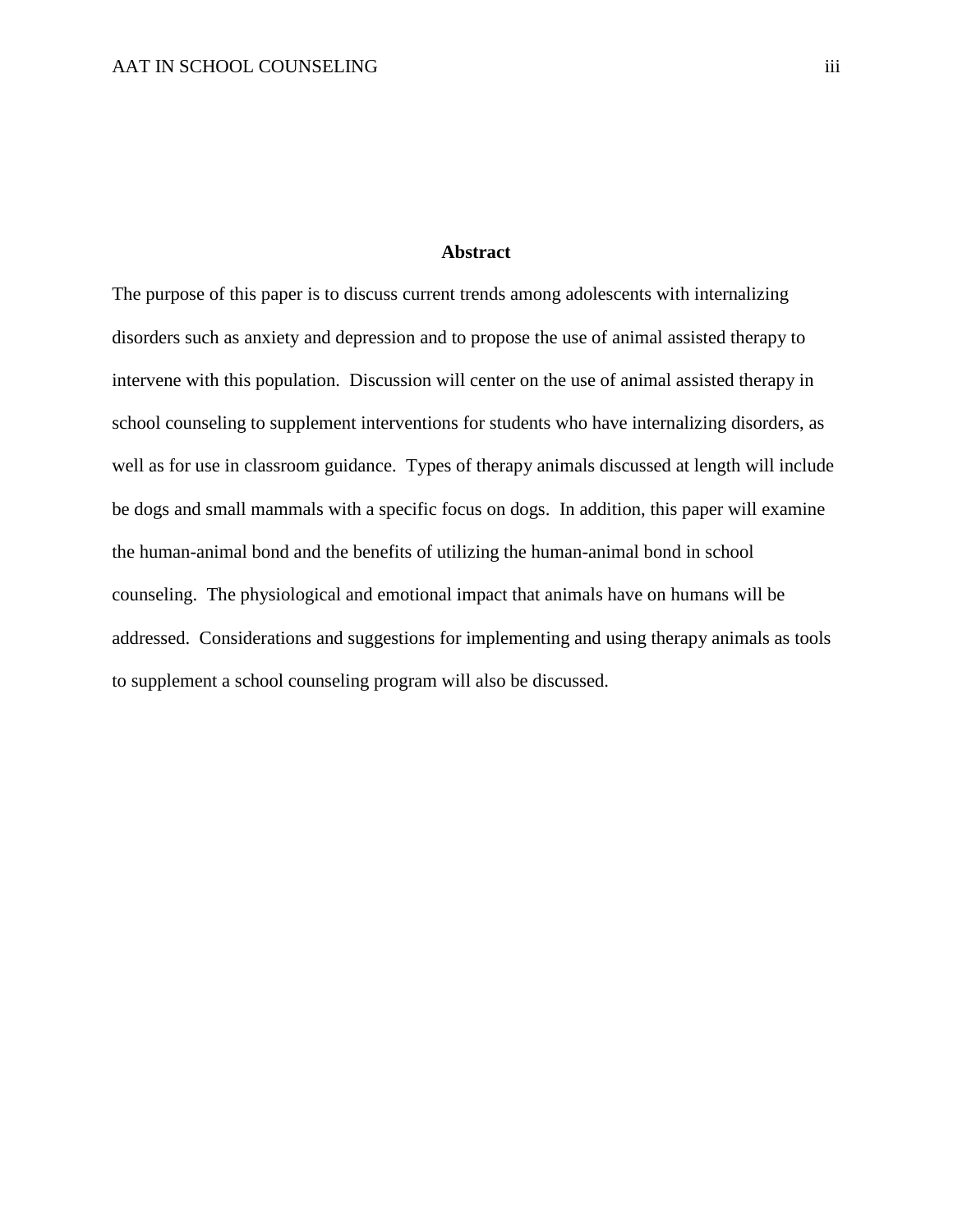Winona State University

College of Education

Counselor Education Department

CERTIFICATE OF APPROVAL

\_\_\_\_\_\_\_\_\_\_\_\_\_\_\_\_\_\_\_\_\_\_\_\_\_\_

# CAPSTONE PROJECT

\_\_\_\_\_\_\_\_\_\_\_\_\_\_\_\_\_\_\_

Exploring the Use of Animal Assisted Therapy in School Counseling:

Using AAT with Adolescents Who Have Internalizing Disorders

This is to certify that the Capstone Project of

Leah Jagodzinski

Has been approved by the faculty advisor and the CE 695 – Capstone Project

Course Instructor in partial fulfillment of the requirements for the

Master of Science Degree in

Counselor Education

Capstone Project Supervisor: Dr. Dawnette Cigrand

Approval Date: December  $10^{th}$ , 2014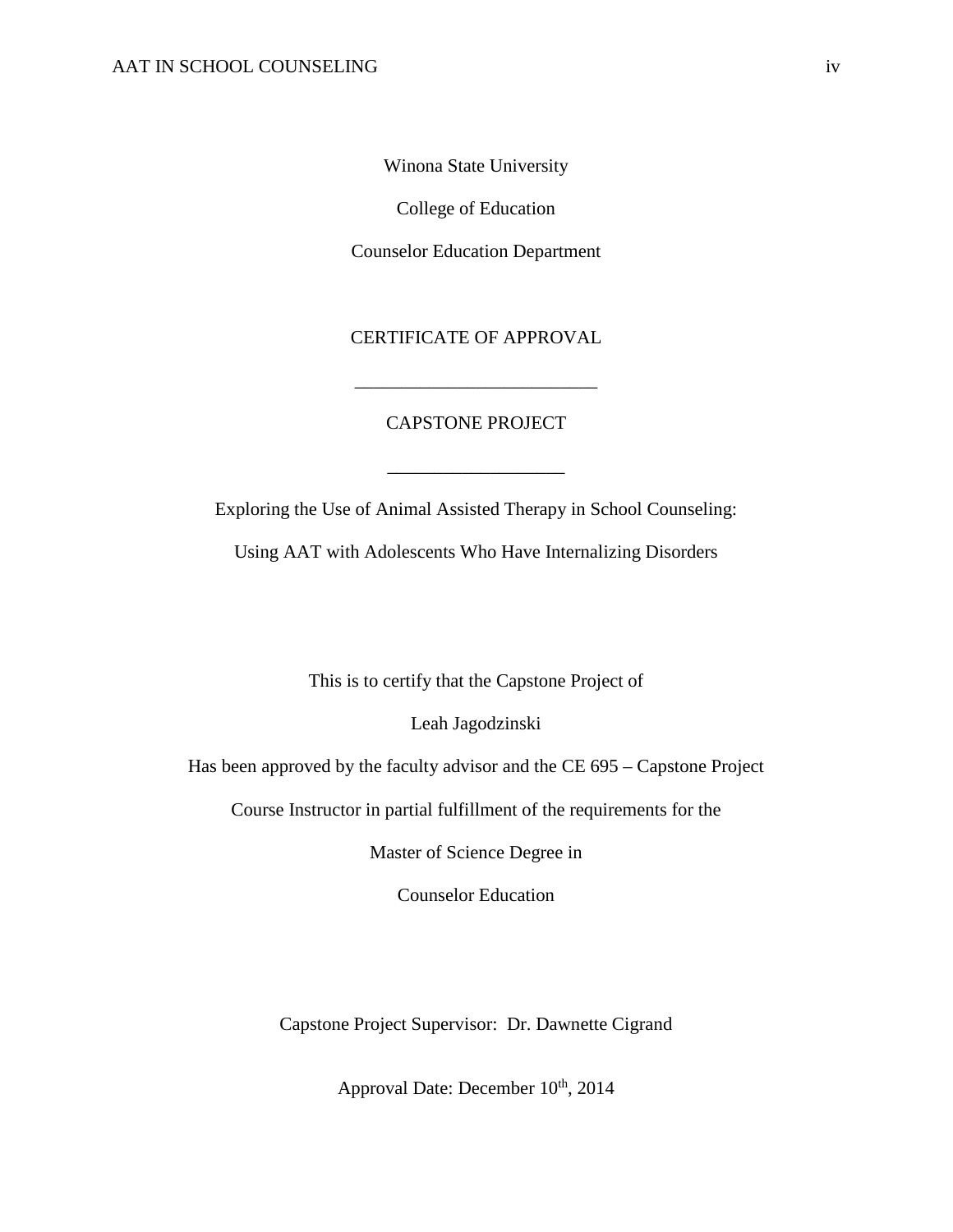# Table of Contents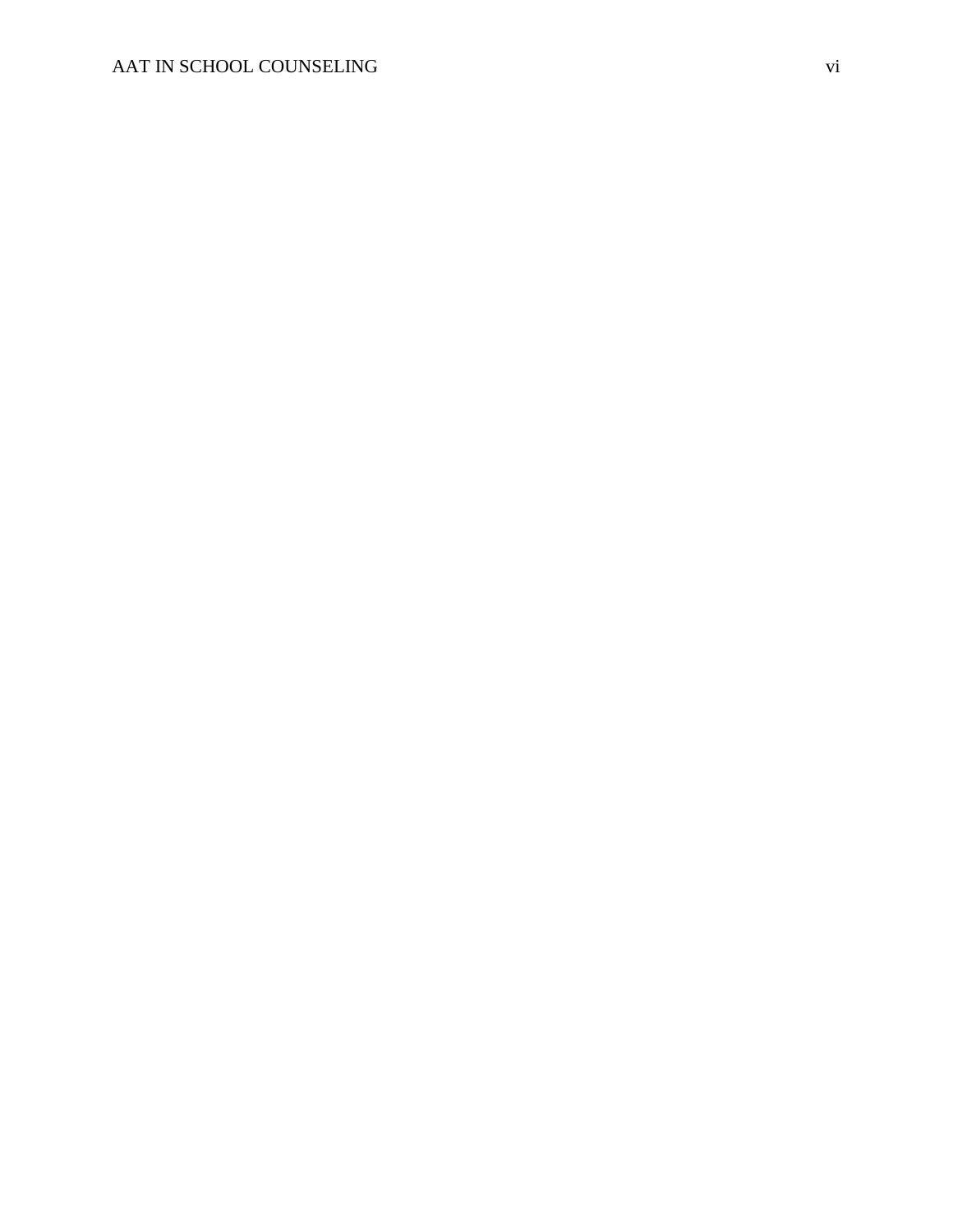#### **Introduction**

Animal assisted therapy (AAT) is a unique tool that can be used to supplement therapy or a counseling program. Historically, therapy animals have been used to provide comfort and stress relief for individuals who suffered from mental and emotional illnesses. Therapy animals have been used with veterans returning from war, individuals who had been hospitalized for mental health conditions, as well as in the clinical setting. Although therapy animals have been used in a variety of settings and for a variety of purposes, their impact on the human disposition in each setting has been a positive one (Nebbe, 1991b). It has been speculated that therapy animals have a profound and positive impact on humans as a result of their innate ability to express the three main components of Rogers' Person-Centered therapy: unconditional positive regard, congruency, and empathy (Jenkins, Laux, Ritchie, & Tucker-Gail, 2014).

While therapy animals, specifically dogs and other small mammals, are incredibly beneficial when used in the clinical setting, they can also be used as a tool by school counselors to supplement a comprehensive school counseling program. School counselors and other school staff are often the first individuals who recognize and address impairments in student functioning; therapy animals can be used to supplement interventions for these students (Walley & Grothaus, 2013; Chandler, 2001; Nebbe, 1991b; Nebbe, 1991a; Flom, 2005; Daughhetee, Stalls, & Spencer, 2010; Jenkins, Laux, Ritchie, & Tucker-Gail, 2014; Burton, 1995). Therapy animals can be especially helpful when used with individuals who express symptoms of anxiety, depression, or additional internalizing disorders (Geist, 2011; Chandler, 2001; Daughhetee, Stalls, & Spencer, 2010; Burton, 1995). This comes as a result of the strong human-animal bond illustrated by the positive physiological and emotional impact that therapy animals have on humans. Individuals who suffer from internalizing disorders often choose to withdraw or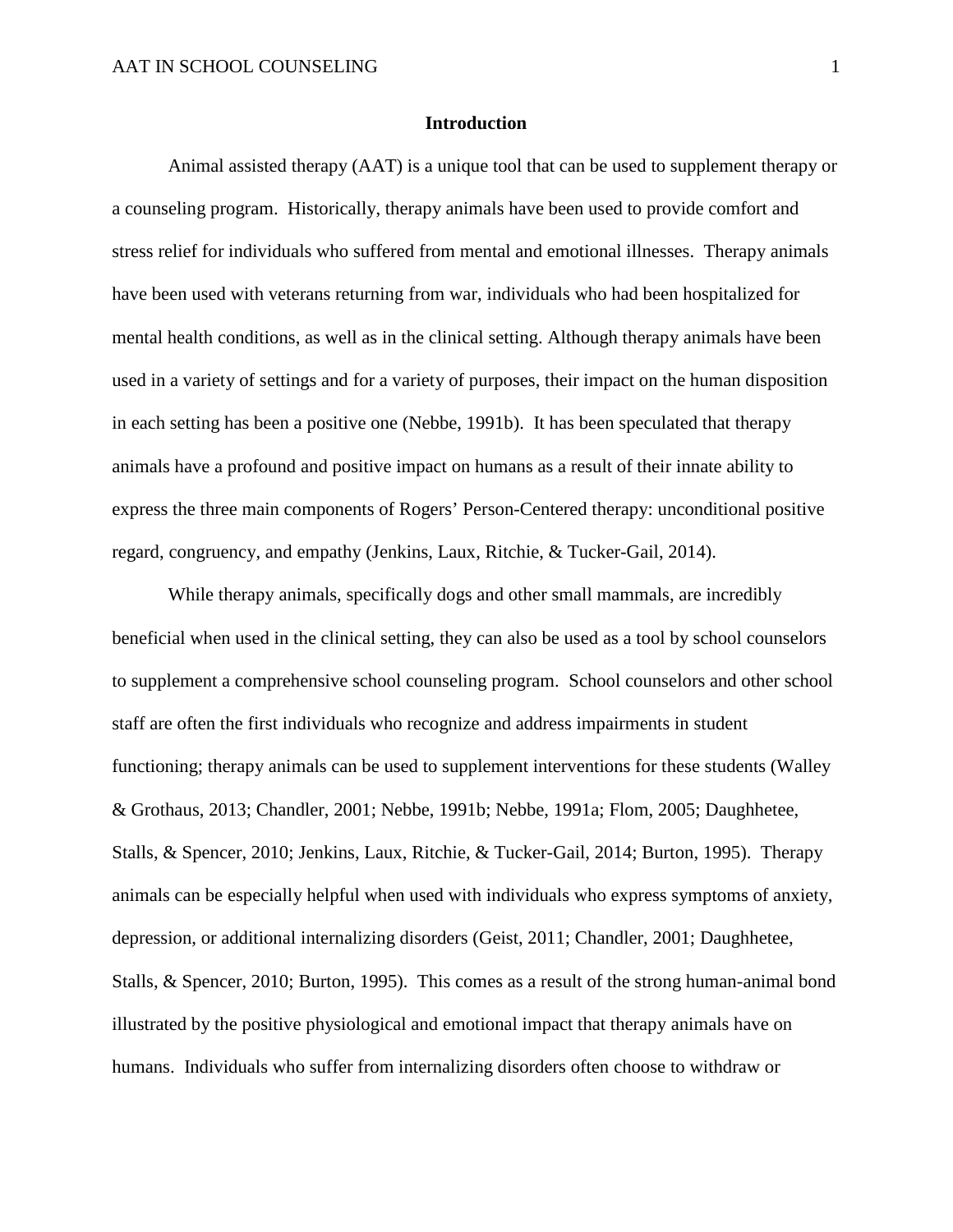withhold feelings; therapy animals can aid in symptom reduction, help the school counselor to rapidly build rapport and trust with the student in addition to increasing the attractiveness of school counseling services (Daughhetee, Stalls, & Spencer, 2010).

The following literature review examines how therapy animals are a positive asset to school counseling programs and how they can be utilized when working with students who express symptoms of internalizing disorders. In addition, a discussion of current viewpoints on anxiety and depression, how AAT can moderate associated symptoms, and considerations for AAT implementation will follow.

#### **Review of Literature**

# **Depression and Anxiety in Adolescents**

Anxiety and depression often manifest in adolescents when social supports are lost, when physical activity is lacking, or when an adolescent experiences a significant loss of self-esteem or self-confidence (Skrove, Romundstad & Indredavik, 2012). Among school-aged individuals, these events can be provoked by a number of stressors that many children and adolescents face. Difficulty with school work is often a trigger for episodes of anxiety and depression, as a well as a variety of other internalizing disorders (Gaspar de Matos, Barrett, Dadds, & Shortt, 2008). It is common for students to experience anxiety in an academic core area; if this anxiety is not quickly identified and the student does not receive an appropriate intervention, the anxiety can also appear in other parts of the individual's life. In addition, children and adolescents often develop internalizing disorders when faced with stressful events in their peer relationships (Owens, Shute, & Slee, 2000). Individuals who experience these peer relationship difficulties often report a loss in self-esteem in addition to depressive symptoms and social anxiety. These events, when combined with academic, social, and personal expectations of oneself, may lead to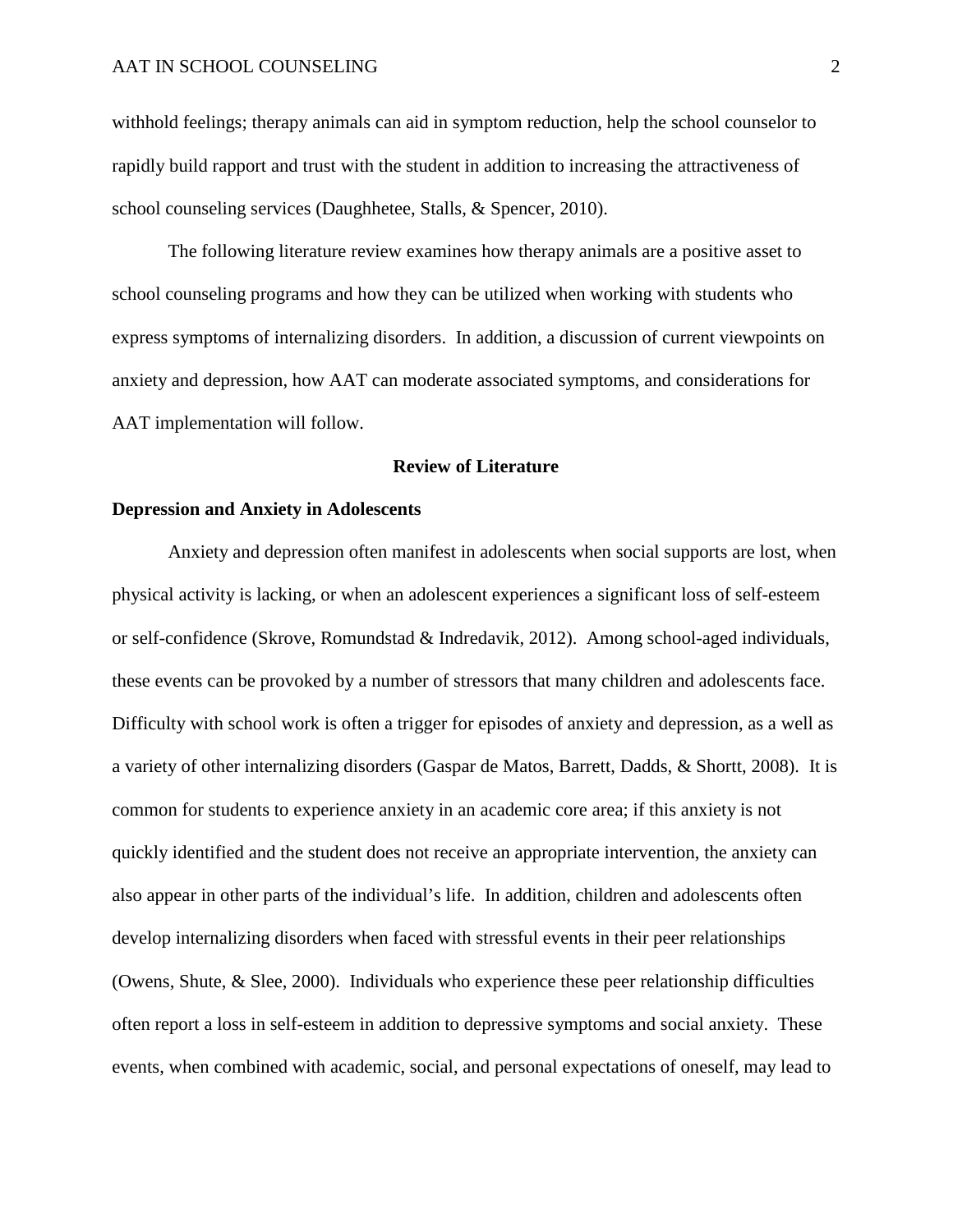stress and discontent. When not managed properly, stress can develop into generalized anxiety, depression, or another internalizing disorder (Owens, Shute, & Slee, 2000).

Friendship issues, family strain, and academic challenges are nearly unavoidable concerns among school-aged students, and these issues often result in mental and emotional discontent. Anxiety disorders affect 6.1% of adolescents while 10.7% of adolescents experience depressive symptoms; however, self-report scales have yielded higher percentages (Skrove, Romundstad & Indredavik, 2012). Research by Gaspar de Matos, Barrett, Dadds, and Shortt. (2008) suggests that as children progress through grade levels, symptoms of internalizing disorders increase in prevalence in both males and females. If left untreated, anxiety and depression can foster poor psychosocial adjustment, maladaptive coping strategies, and poor academic performance (Walley & Grothaus, 2013; Gaspar de Matos, Barrett, Dadds, & Shortt, 2008). Still, research by Erford, et al. (2007) suggests that only 20% of students suffering from depression or anxiety receive mental health care, despite the harmful consequences. Of those students who seek mental health services, 30% to 60% do not finish therapy (French, Reardon, & Smith, 2003). It is suggested by French, Reardon, and Smith that adolescents often drop out of counseling prior to finishing because of a fear of judgment by the counselor, a lack of therapy attractiveness, as well as a lack of accessibility to the counseling. As indicated by the statistics, mental health issues are increasingly prevalent among school-aged youth, yet a number of those individuals do not receive counseling or discontinue counseling as a result of a number of issues. Considering the negative academic and social consequences of anxiety and depression, it is necessary to provide these school-aged individuals with readily accessible counseling services in a positive and non-judgmental atmosphere.

#### **The Role of the School Counselor**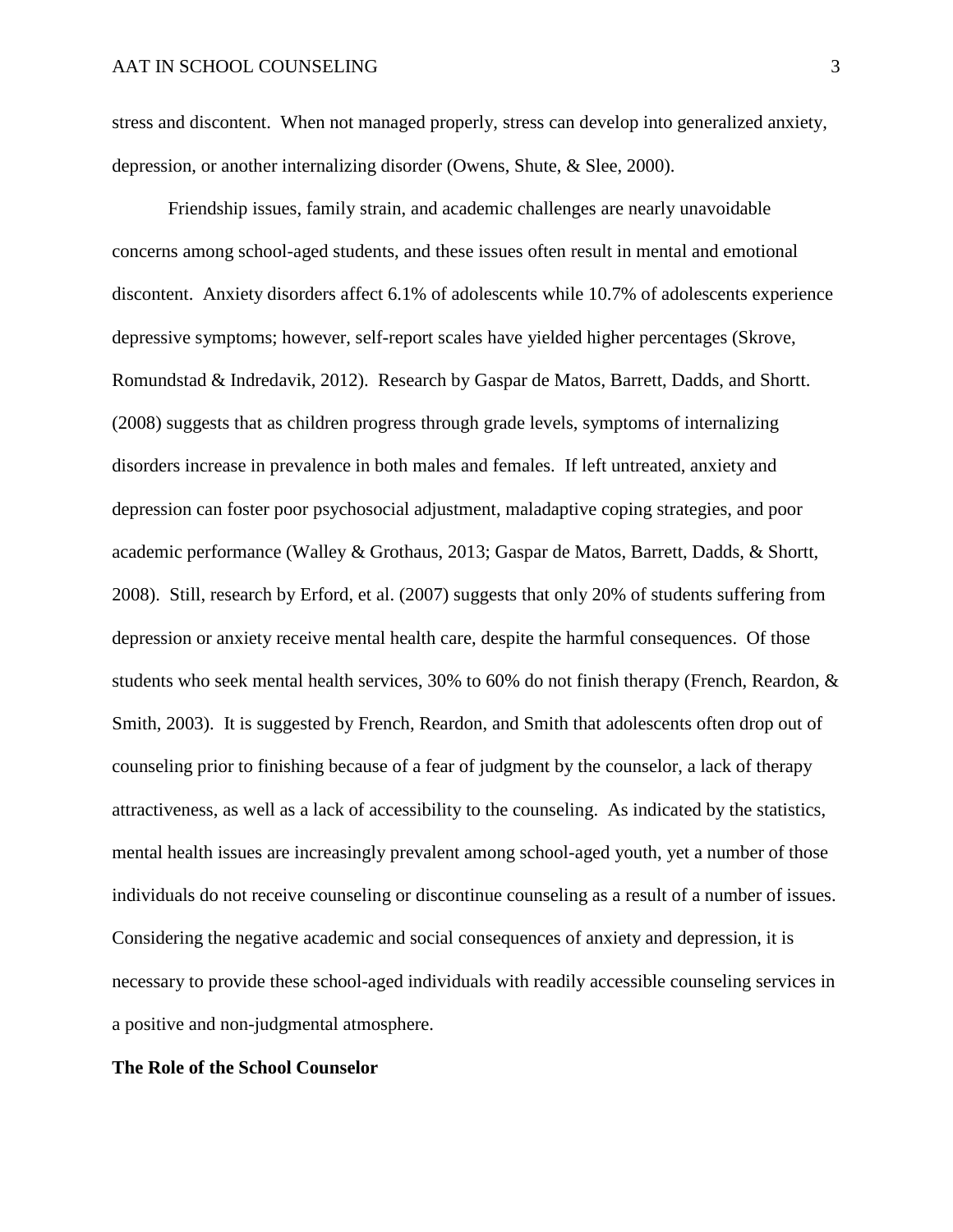School is often the place where mental health issues are initially recognized and addressed by school staff; it is also often the most viable and convenient place for students to seek help, counseling, or an intervention for their depression or anxiety (Walley & Grothaus, 2013). The individuals who most often intervene with students who present with symptoms of anxiety or depression are the school counselors. According to ASCA, it is the role of the school counselor to help guide and facilitate student academic achievement and social and emotional development through an assortment of counseling methods and interventions (ASCA, 2012). To implement these methods and interventions, school counselors have the unique opportunity to use a variety of tools, which can supplement their district's comprehensive school counseling program. One such tool used by school counselors is a therapy animal (Chandler, 2001; Nebbe, 1991b; Nebbe, 1991a; Flom, 2005; Daughhetee, Stalls, & Spencer, 2010; Jenkins, Laux, Ritchie, & Tucker-Gail, 2014). The use of a therapy animal by a school counselor is often referred to as animal assisted therapy or AAT. Specifically, AAT is defined as "the use of therapeutic mediators in the counseling relationship" (Jenkins, Laux, Ritchie, & Tucker-Gail, 2014, p. 174). Therapy animals can be used as a tool by the school counselor in a variety of ways.

The school counselor can use AAT to facilitate student achievement in both the academic and social realms of school. Sand Lake Elementary school counselor Amy Kobs (2014) discussed that therapy animals are especially helpful when used with students who express symptoms of internalizing disorders; she says this comes as a result of the patience and nonjudgmental nature of the therapy animal. Kobs discussed that she often uses her therapy dog, Odin, as a part of a reward system for students who meet academic or behavioral goals and as part of a Tier 1 intervention for students who have or are at risk for depression and anxiety. The school counselor can use therapy animals in individual and group counseling, to supplement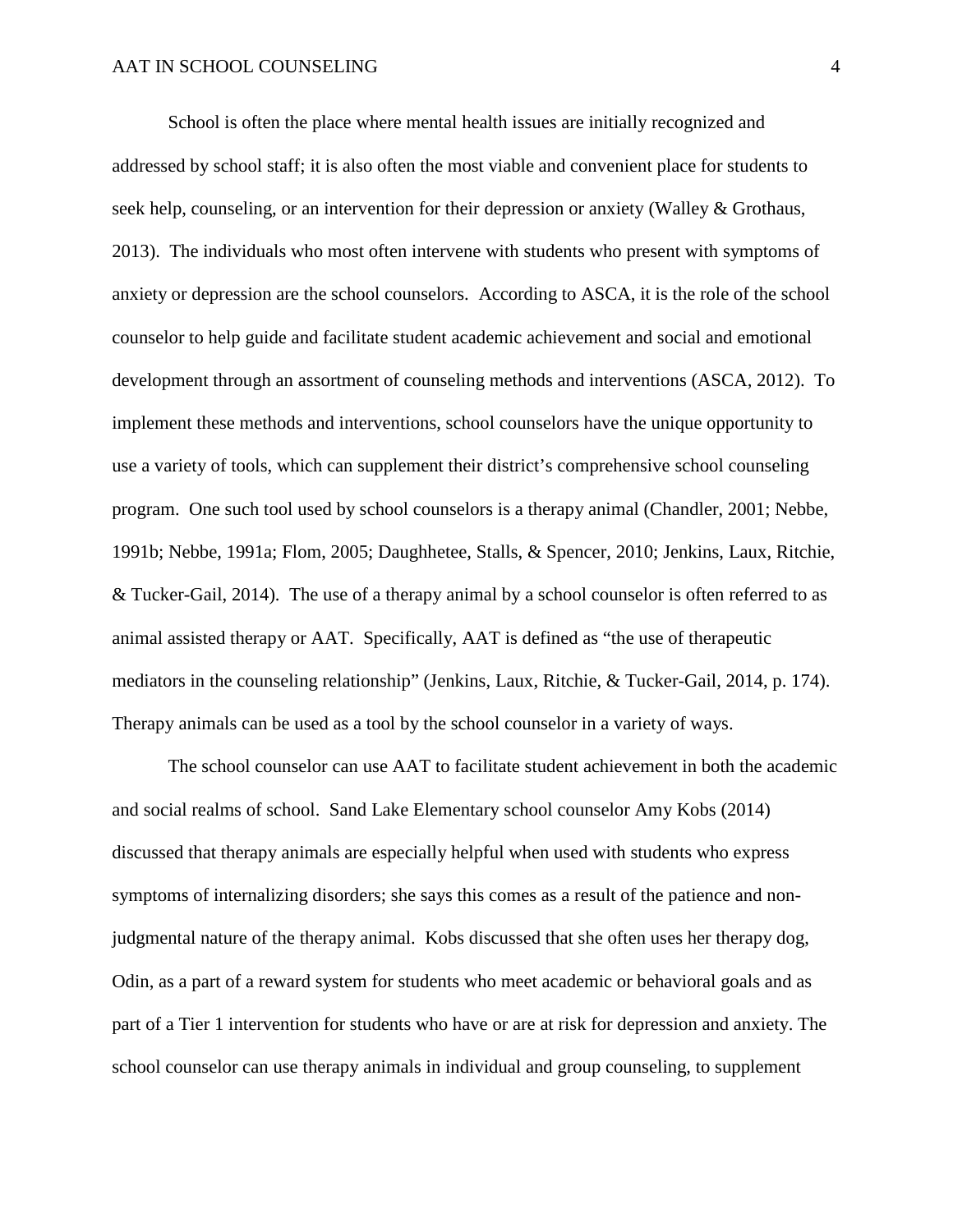guidance lessons, to relieve student stress, and to help the school counselor provide a positive and welcoming atmosphere in his or her school counseling office. Therapy animals in the school setting reinforce the appeal of the school counselor and the counseling process to students who may be in need of counseling; they can also be used to facilitate the development of a positive rapport between the school counselor and the students (Daughhetee, Stalls, & Spencer, 2010).

# **History of AAT**

Animals were first used as therapy tools in 1792 when the Quakers of England used small animals (i.e. gerbils, hamsters, rabbits) to help promote a sense of normalcy among patients at "The York Retreat", an institution for the mentally ill (Nebbe, 1991a). Patients would care for the animals with the intent that this contact would be therapeutic by promoting a sense of responsibility and accomplishment for the patients. The use of animals in therapy was considered "revolutionary" for the time period; nearly 80 years later in 1867, therapy animals were used with patients with epilepsy in Germany. In 1942, the use of therapy animals was popularized in the United States via the use of therapy dogs with soldiers returning from war. It was found that the dogs would help to relax the veterans and promote stress relief for soldiers struggling with mental and emotional complications.

Eleven years after dogs were used therapeutically with American soldiers, child psychologist Boris Levinson discovered the benefits of using his dog in therapy sessions with children, as well (Nebbe, 1991a). Levison, often referred to as the father of AAT, occasionally allowed his personal dog to sit in on his therapy sessions with children; through these experiences, he quickly identified the benefits of client-canine interaction during therapy sessions. Levinson learned that previously unresponsive clients would open up in the presence of the therapy dog and quicker progress could be made with these children using a therapy dog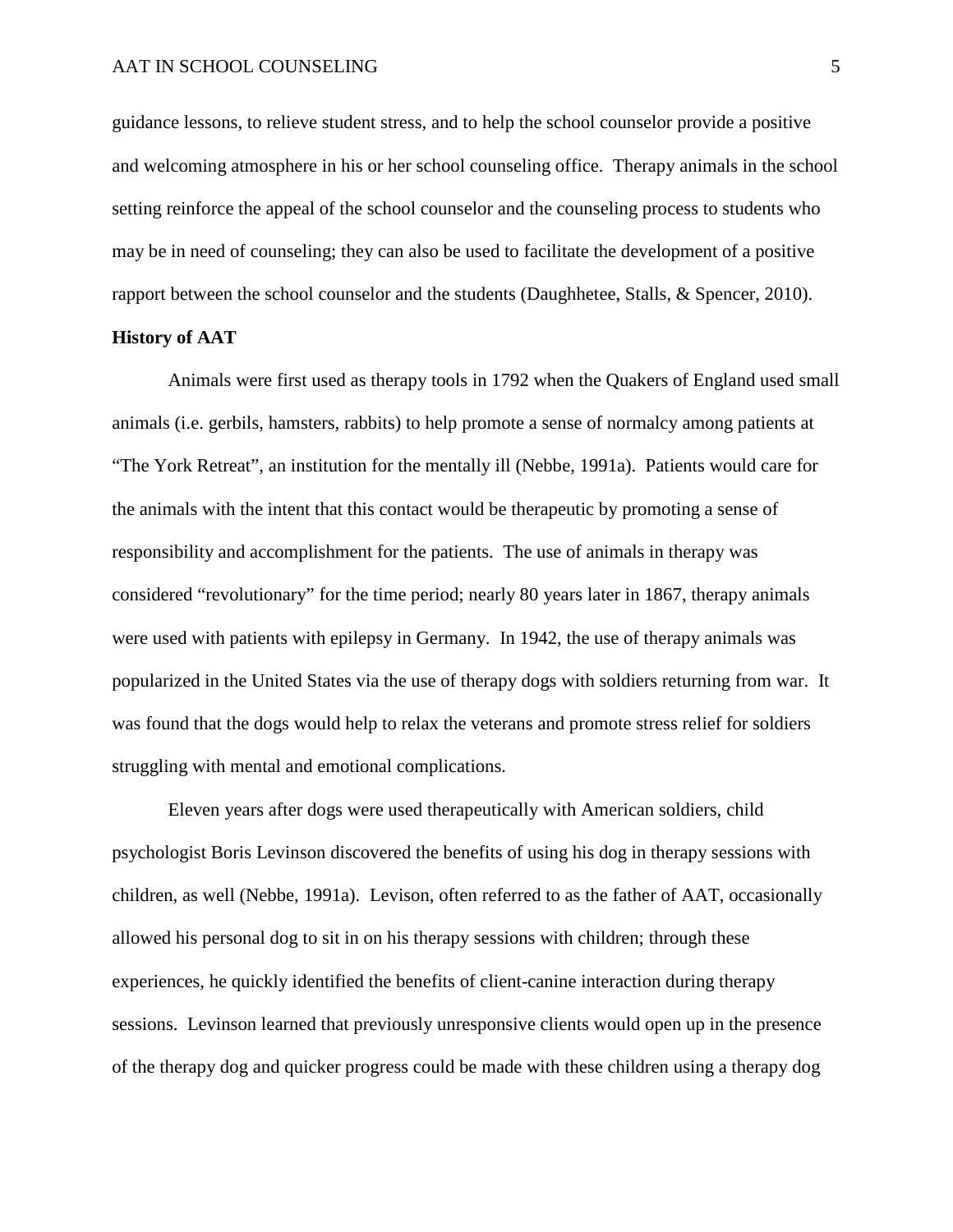as a "co-therapist" (Nebbe, 1991a; Chandler, 2001, p 2). Levison continued his work with animal therapy in the counseling setting and eventually became a credible pioneer of the animal therapy movement. Considering the ways in which animals have historically been used as therapeutic tools for individuals who have mental health concerns, it is not surprising that the use of animal assisted therapy and animal assisted therapy and activity in schools has experienced an increase in popularity in recent years (Chandler, 2001).

# **The Professional School Counselor and AAT**

Implementing a therapy dog as a tool in a school counseling program has been shown to be beneficial for both the school counselor as well as the students. Research by Burton (1995) suggests that by including a therapy dog in sessions with students, the school counselor is able to more easily and quickly establish a positive therapeutic relationship with students. Additionally, students will often gravitate toward the school counseling office to interact with the therapy animal; as a result, the school counselor is able to reach more students than he or she would have been able to without the therapy animal (Burton, 1995; Chandler, 2001). Simply, students who may have been reluctant to seek out counseling receive the help they need because a therapy animal is present. The use of therapy animals in classroom guidance lesson delivery has also been shown to be beneficial when used to promote pro-social behaviors in children, in addition to instilling in students the importance of responsibility and respect (Daughhetee, Stalls, Spencer, 2010). The reason for positive human response to animals comes as a result of the unique human-animal bond.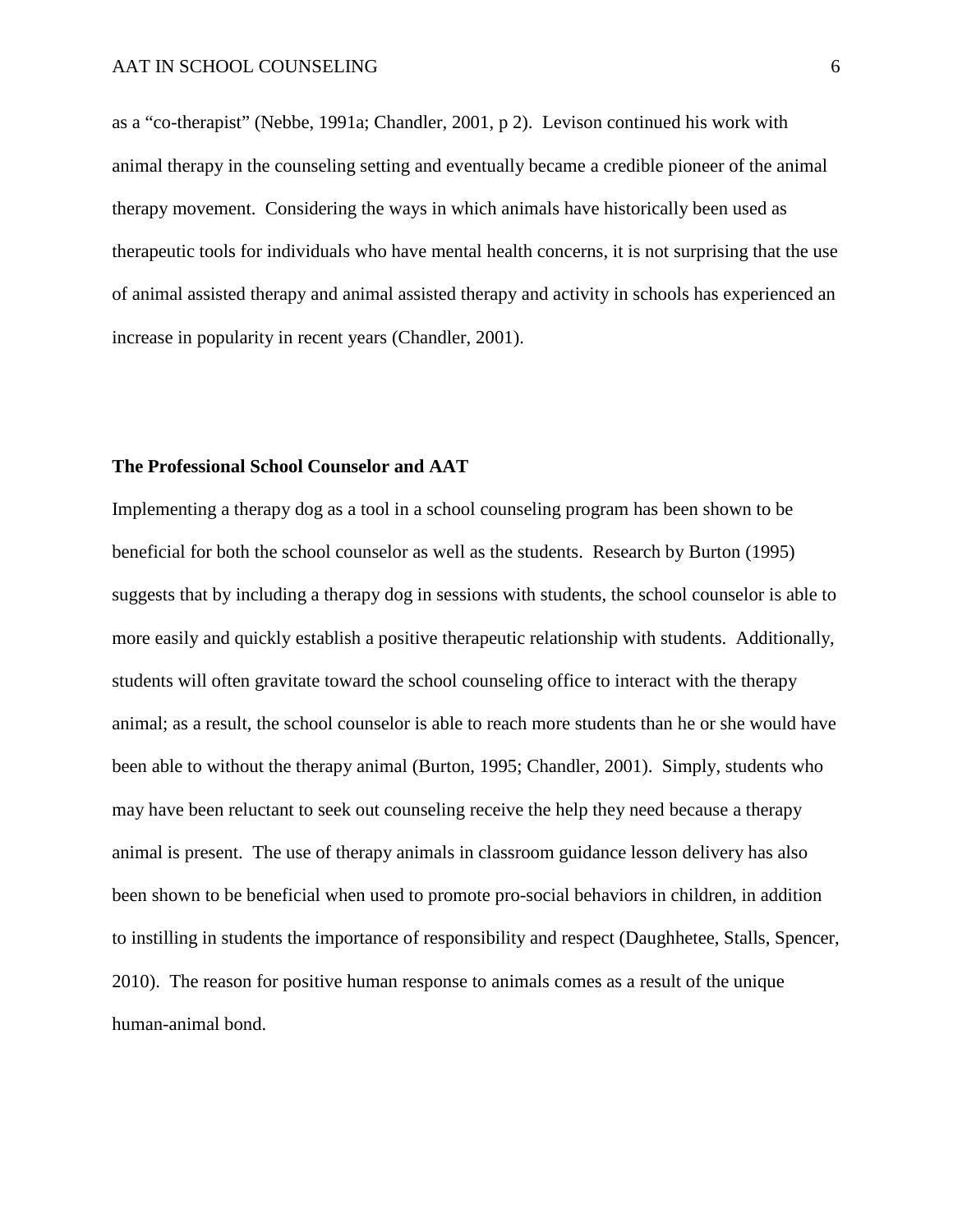# **The Human-Animal Bond**

There is a wealth of research dedicated to the unique human-animal bond, which Nebbe (1991b) refers to as "magic" in the counseling session. Animal assisted therapy (AAT) has been used with hospitalized children, individuals with dementia, children with disabilities, hospitalized psychiatric patients, and a wide variety of other individuals (Daughhetee, Stalls, & Spencer, 2010). The use of animals with these individuals has been shown to promote a significant reduction in stress, a calming environment, and provide a sense of comfort for those who are experiencing distress (Geist, 2011). Animals also have the unique ability to calm individuals who are experiencing tense or negative emotions while simultaneously fostering an environment that mentally energizes the individual. The reason for the special connection between humans and animals has been widely speculated in related research, but a clear explanation for the relationship appears to be lacking (Nebbe, 1991b). However, Levinson contends that animals help humans to reconnect with nature. That is, when humans experience anxiety, depression, low self-esteem or a variety of other mental health ailments, Levinson believes that the disconnect between the individual and nature is the reason, and animals can help to bridge that disconnect (Geist, 2011; Nebbe, 1991b). Although the specific reason for the human-animal bond has been speculated, the ease of the relationship is clear. The simplicity of the human-animal relationship is illustrated by the responses of children and adolescents to animals, even when physical contact with the animal is lacking.

**Affective influence of AAT**. Friesen (2010) discusses the positive impact that the mere presence of a dog in a classroom has on students. In the instance that a dog would accompany a teacher or another adult in a classroom of children or adolescents, Friesen found that students were more willing to participate in class discussion, cooperate with the adults in the class, and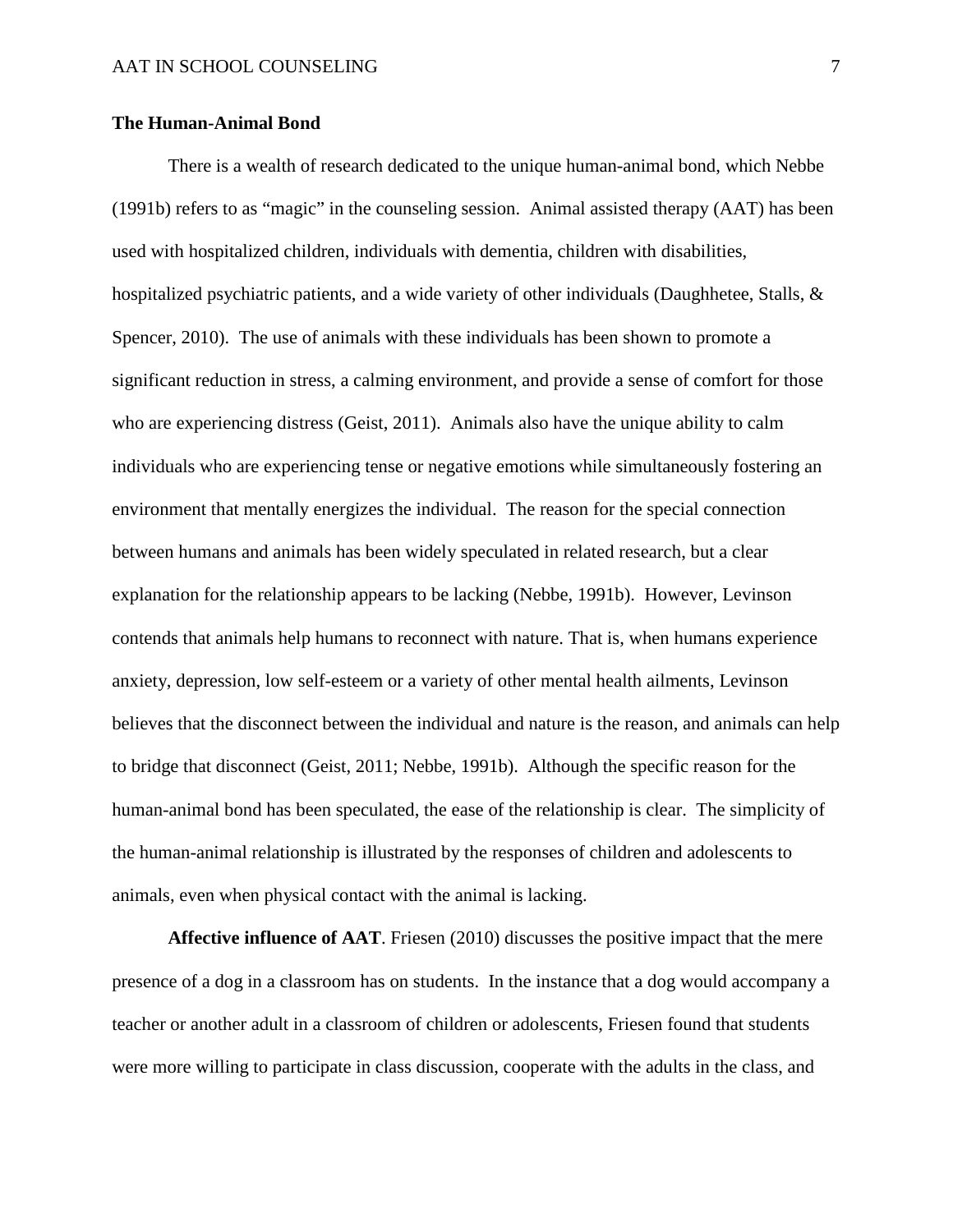remain more attentive than when a dog was not present. This finding exemplifies the strength of the human-animal bond by illustrating the tendency of students to exhibit better behavior and more pro-social characteristics in the presence of an animal. Additionally, viewing animals perform various activities was linked with feelings of pleasure and happiness. Geist (2011) referenced research performed at Hill Top Academy in Pennsylvania, which is an educational institution that provides emotional support services for elementary, middle, and high school students. Students who were distressed and visiting the school counselor and the therapy dog would often crack a smile when the therapy animal would perform simple acts (i.e. nudging the student's hand to throw a toy). Repeated performance of these acts would encourage more smiles and often laughter from the student. Geist discussed that laughter prompts the release of endorphins which, in turn, helps to alleviate the student of anxiety or depressive symptoms; thus creating a more comforting and accepting atmosphere in the counseling office. Although experience with animals in clinical or school settings has been shown to be beneficial for children and adolescents, interacting with animals in casual, everyday situations has been shown to be just as valuable.

**Physiological influence of AAT**. Research by Friesen (2010) suggests that individuals who own or have owned pets are significantly more social, more positive, and exude more positive attitudes than people who have never owned a pet. This finding is significant because it indicates that animals do not need to be therapy animals to have a positive impact on humans. Further, children who grew up with pets were found to express a greater sense of empathy toward others, an even temperament, and a higher level of self-esteem than did children who did not grow up with pets (Nebbe, 1991b). Friesen (2010) also points out that the sheer presence of a dog has the potential to decrease stress in children and adolescents when they are placed in a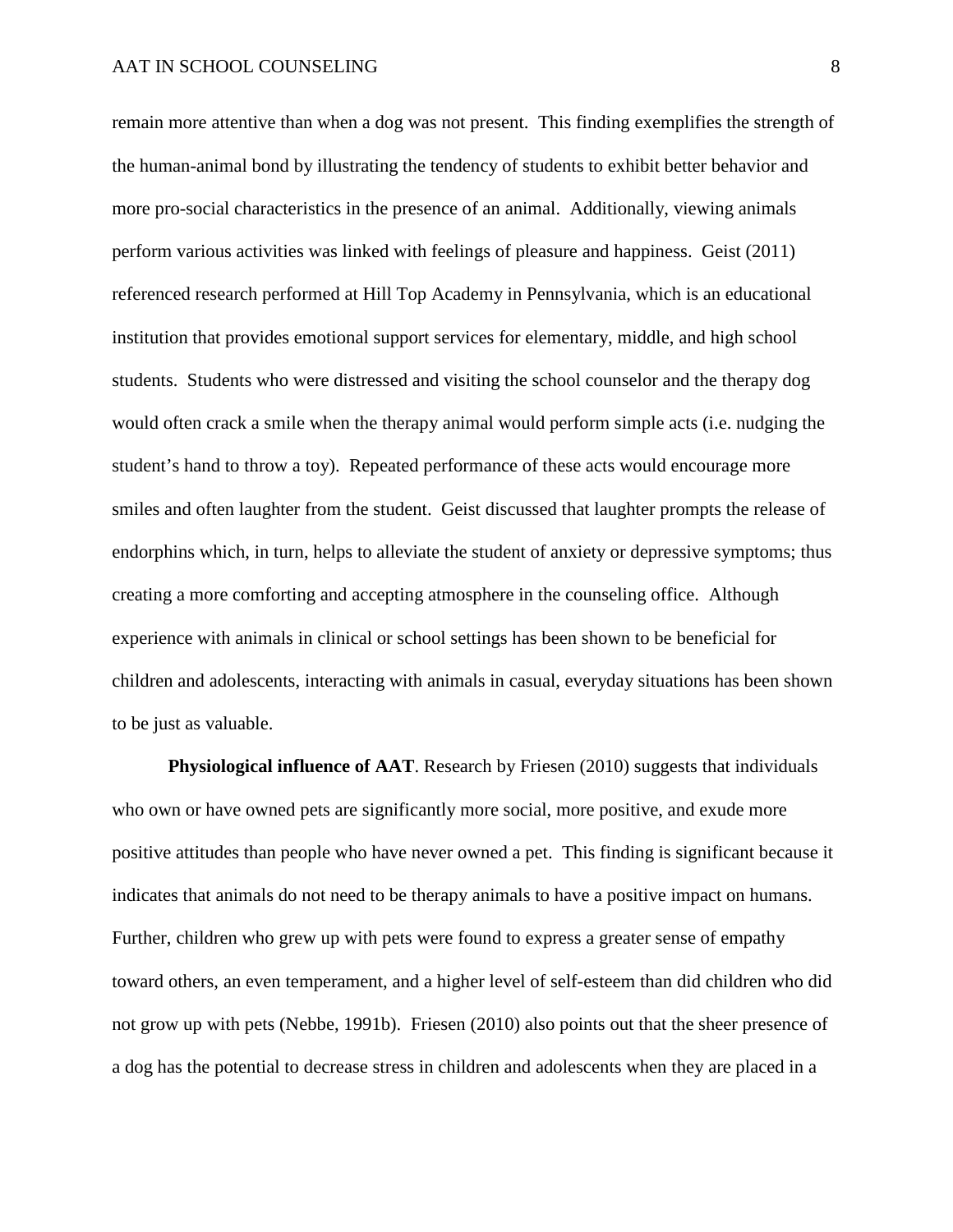stressful situation. One explanation for the decrease in stress is the effect that physical contact with animals has on blood pressure and resting heart rate (Minatrea & Wesley, 2008). Although it has been observed that animals have a positive effect on an individual's emotional and mental well-being, research indicates that the positive effect is a direct result of an animal's ability to promote positive physical well-being, as well. It has been documented that physical contact with animals helps to lower blood pressure in anxious and distressed individuals, in addition to promoting a visible release of tension in individuals who are experiencing mental and emotional distress (Burton, 1995).

# **Animals Used as Therapy Animals**

Therapy animals are used in a variety of settings to help facilitate emotional support for individuals who are in need. A number of hospitals, universities, prisons, schools, assisted living homes, in addition to a variety of other institutions, have embraced the use of therapy animals. A variety of animals such as dogs, horses, and small animals (i.e. gerbils, guinea pigs, rabbits) have been selected to aid in conducting therapy (Chandler, 2001; Daughhetee, Stalls, & Spencer, 2010; Flom, 2005; Nebbe, 1991a; Nebbe, 1991b). These animals have the potential to decrease symptoms of anxiety, lower blood pressure, slow resting heart rate, increase feelings of selfefficacy, relieve stress, help individuals to release physical tension brought on by stress, and promote feelings of happiness and pleasure among individuals who interact with them (Chandler, 2001). However, the population and institution of interest in this paper are school-aged children and adolescents using animal assisted therapy in a school setting; specifically, AAT facilitated by the school counselor.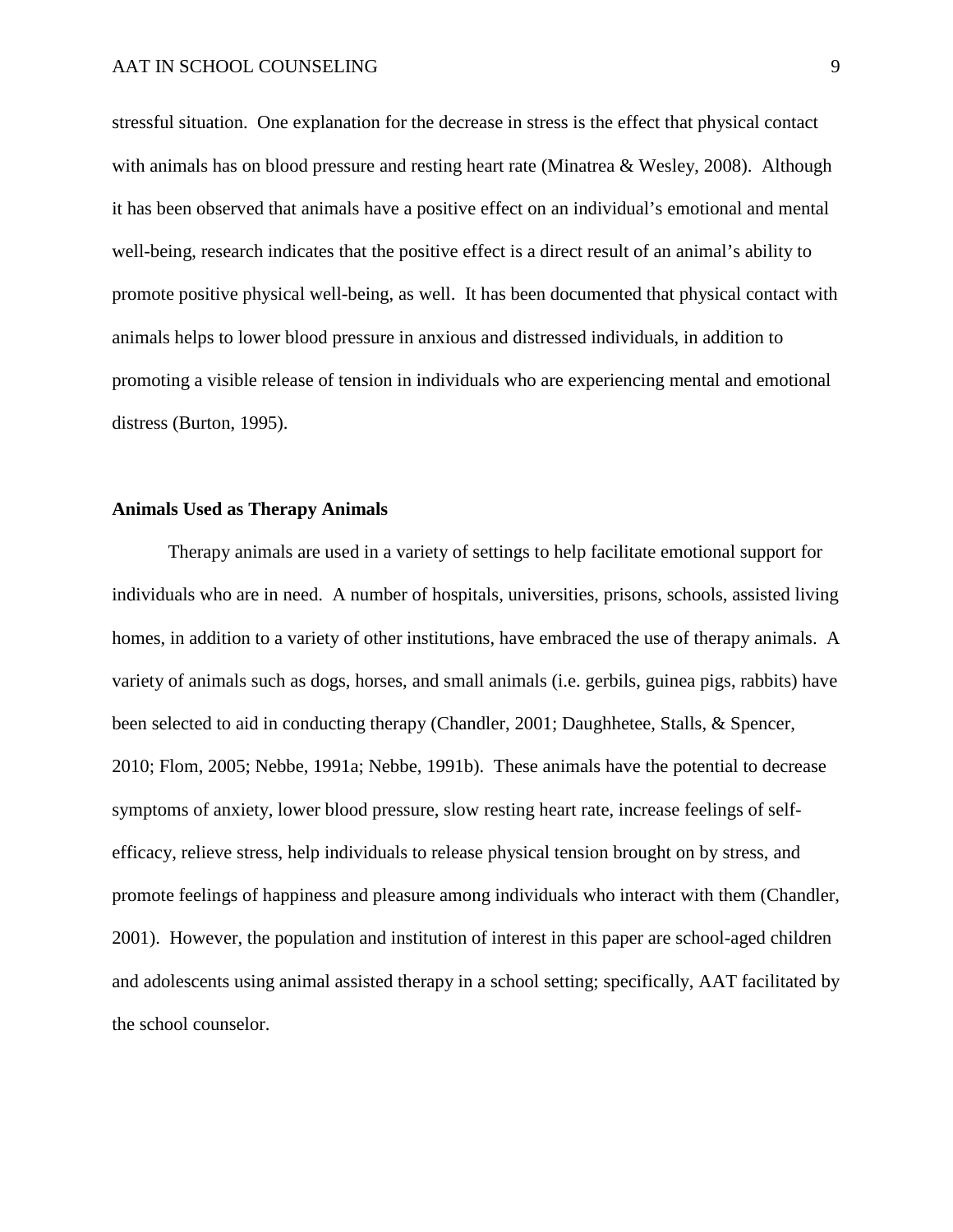# **The School Setting**

In school settings, the therapy animals used most often by school counselors are dogs and other small mammals, such as gerbils, guinea pigs, and rabbits. Although small animals, or "pocket pets" as Flom (2005) refers to them, cannot hold the title of a licensed therapy animal, they are still useful in assisting school counselors in a variety of therapeutic and educational settings. These animals are often the most accessible and appropriate tools to supplement a school counseling program, and they are used as interventions for a variety of reasons. Therapy animals are used in school settings by school counselors to help students reduce stress, to relieve symptoms of anxiety and depression, to provide a welcoming and positive atmosphere within the school counseling office, to help students to build self-esteem, and to aid in teaching guidance lessons.

**Using pocket pets in classroom guidance.** Pocket pets are incredibly helpful when used by school counselors to present guidance lessons (Flom, 2005). Not only are small mammals less of a hazard to the health and safety of students than reptiles or larger animals, they often do not intimidate children as larger animals sometimes do. Incorporating small animals into classroom guidance delivery is an effective way to teach young children the importance of responsibility, in addition to teaching students ways to reduce anxiety, manage stress, and build self-esteem (Daughhetee, Stalls, & Spencer, 2010). Flom (2005) used pocket pets to help elementary students learn how to acclimate to school. She discussed how she uses her pet hamster, Ginger, to teach students about anxiety and help them to come up with ways to reduce feelings of anxiousness when returning to school after the summer, or as a result of personal or academic issues. She has her students observe Ginger in an anxious state and asks them to brainstorm ideas that could help to alleviate the stress and anxiety that Ginger is feeling. She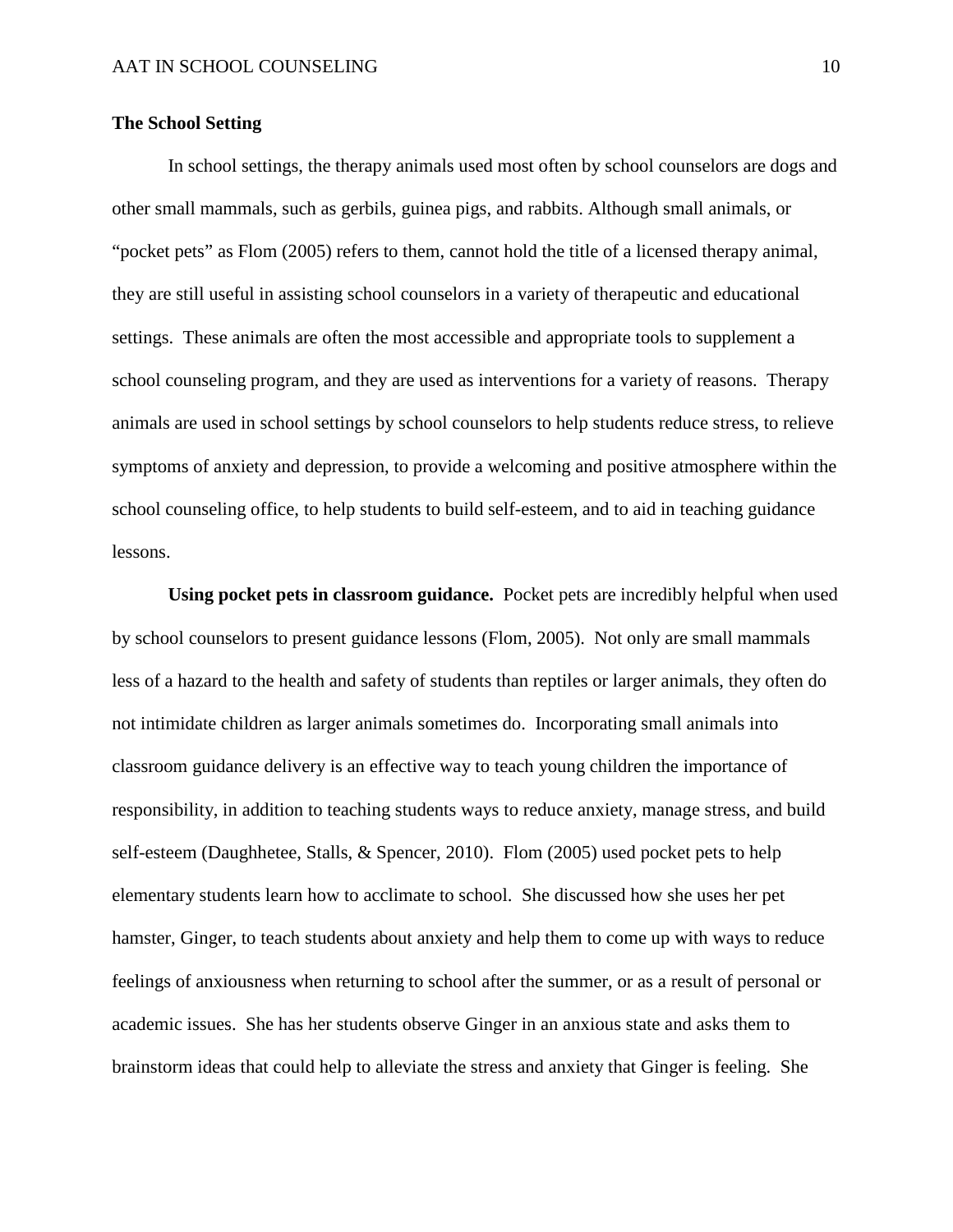then asks the students if they could use their suggestions for reducing stress and anxiety in their own lives. As a part of classroom guidance lessons, Flom also has students care for Ginger, which reinforces the importance of individual responsibility. This technique is particularly useful when used as an intervention for students who have issues completing school work or students who have behavioral issues as it helps them to learn personal responsibility and reliability. In addition to using pocket pets, school counselors also use dogs as therapy animals to supplement their school counseling programs.

**Using therapy dogs in school counseling**. Therapy dogs are among the most common therapy animals used in school settings to assist students who are at-risk for experiencing internalizing disorders, such as anxiety, depression, and low self-esteem (Jenkins, et al., 2014). When assisting school counselors in individual counseling sessions with students, therapy dogs appear to possess an innate ability to respond appropriately to students who suffer from anxiety or depression. In a study by Friedman, Katcher, Thomas, Lynch, and Messent, children were asked to perform a stressful task accompanied by the experimenter, their best friend, or an attentive dog (as cited in Friesen, 2010). The individuals who performed the task with the dog were found to perform the stressful task significantly better than those who were accompanied by the researcher or even their best friend. The participants who were accompanied by a dog were also better able to moderate their stress level than the individuals who were accompanied by the experimenter or their friend. This was illustrated by lower blood pressure and heart rate among the students accompanied by the dog. The researchers hypothesized that these results are a direct effect of the participants' perceived non-judgmental nature and unconditional acceptance by the dog.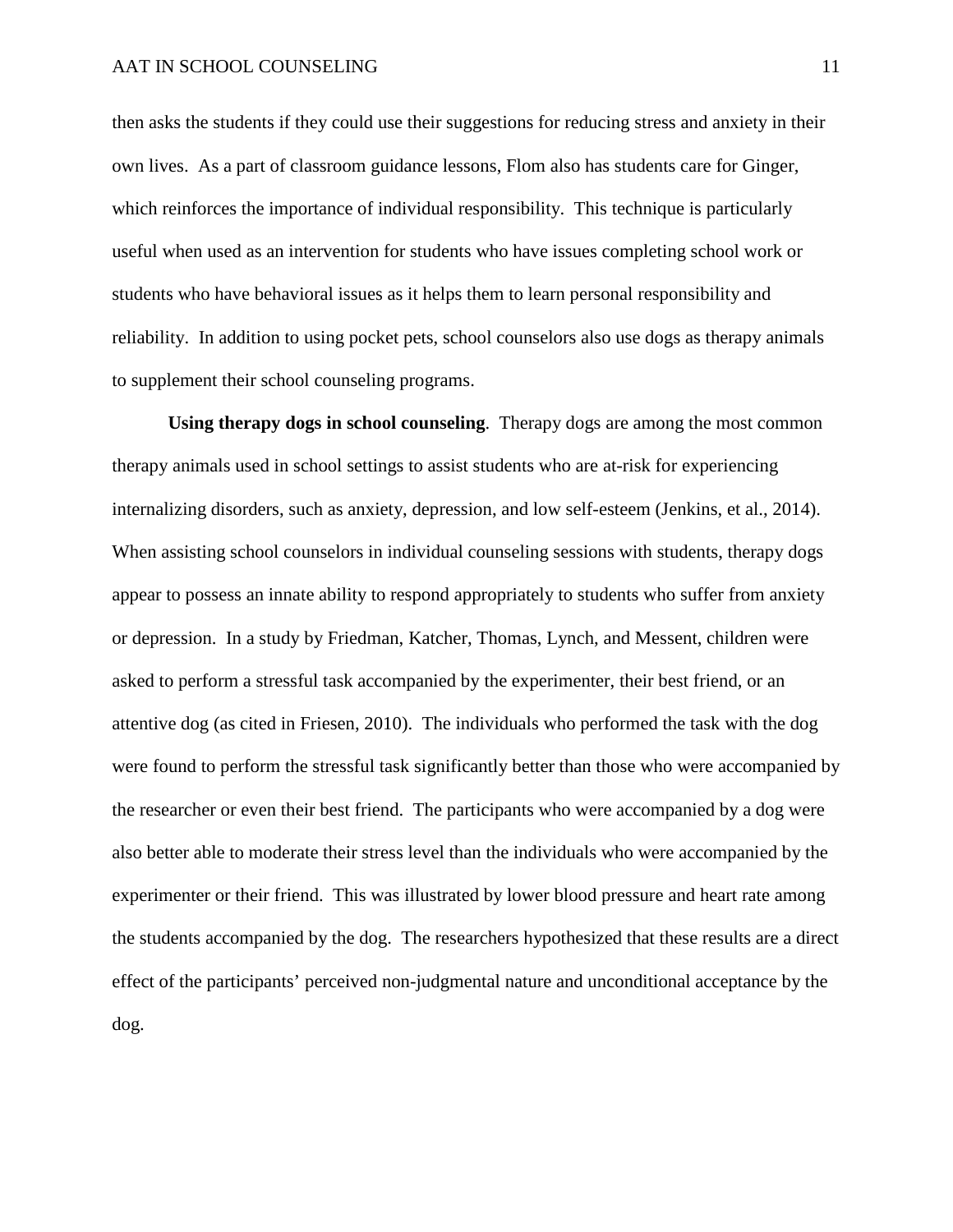Further, research by Geist (2011) suggests that therapy dogs, when utilized in school settings, are able to encourage the physical relaxation and tension release of students when they work with the counselor and the therapy dog. The therapy dogs in Geist's study were highly trained to attune to the feelings of the students; this high level of training also aided the dogs in helping the students to process their feelings in times of crisis and high stress. However, regardless of the training level of therapy dogs, the effect they can have on human emotion and mental health is undeniable. Jenkins et al. (2014) reiterates the positive impact of animal assisted therapy. He discusses the finding that, during therapy with a counselor, the majority of children and adolescents are significantly more likely to disclose intimate, personal information in the presence of a therapy dog and counselor than if only a counselor were present. Although it is not necessary for therapy dogs to be highly trained, it is noted in the research that therapy dogs must be approved and licensed by a pet therapy program (e.g., Coulee Region Humane Society: Ambassadors of Love, Therapy Dogs International) in order for the dogs to receive approval to practice as a therapy animal (Kobs, 2014; Daughhetee, Stalls, & Spencer, 2010).

Therapy dogs, while beneficial in individual counseling sessions, have also been shown to be a positive asset to group counseling. A study by Daughhetee, Stalls, and Spencer (2010) illustrated the ways in which Newman, a therapy dog, was a positive addition to individual as well as group counseling. In group counseling sessions, Newman's laidback demeanor appeared to help shy and anxious students to open up and relax in the group counseling sessions. In additional research, therapy dogs were found to encourage cohesiveness among participants in group counseling (Minatrea & Wesley, 2008). Minatrea and Wesley explored the effects of using a therapy dog to supplement group counseling for individuals with substance dependency. Group counseling clients reported that the therapy dog was a positive asset to the group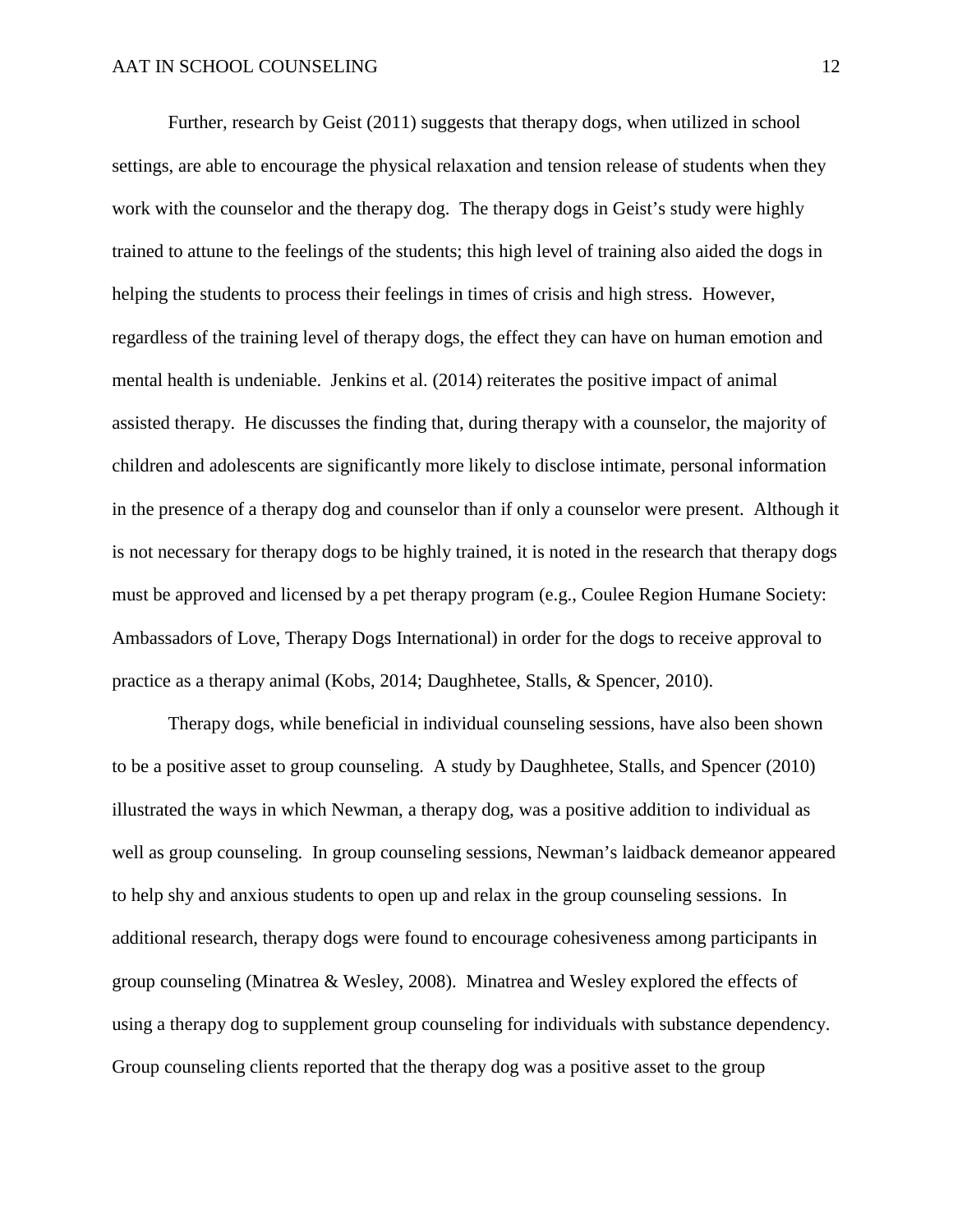counseling process. Minatrea and Wesley contend that the therapy dog helped to facilitate the rapid formation of a therapeutic alliance between the clients and the counselor in addition to helping the clients in the experimental group experience a greater sense of dedication to the counseling process than did the clients in the control group. Although substance dependency and abuse is often a difficult issue for individuals to disclose, a therapy animal present during group counseling aided in reducing stress and anxiety, referenced by lowered blood pressure readings during the group counseling process.

#### **Using AAT as a Tool in a School Counseling Program**

Using a dog as a tool to supplement an elementary school counseling program has been shown to be incredibly beneficial (Kobs, 2014). Not only is it helpful and enjoyable for the students, it also helps school counselors to quickly develop rapport and trust with their students. Research by Burton (1995) suggests that students respond well to animals and are much more likely to approach the school counselor if there is a dog present. Burton, a school counselor, had her therapy dog, Blaze, accompany her in the morning to greet students as they arrived at school. Using this technique, Burton contends that she was able to meet and interact with significantly more students than she would have had Blaze not been present. She also discussed how this technique helped to facilitate a relationship between Blaze and the students. However, Kobs (2014) noted that it is important for students, especially kindergarten students, to learn to feel comfortable around therapy dogs before immersing them into the students' world. Prior to introducing the students to Odin, Kobs' therapy dog, Kobs chose to incorporate books about dogs during guidance lessons and use stuffed animals to introduce the idea of dogs to students who may have never been in contact with one. This was done to ensure that students were not surprised or scared when they saw Odin in the school. After students became familiar with Odin,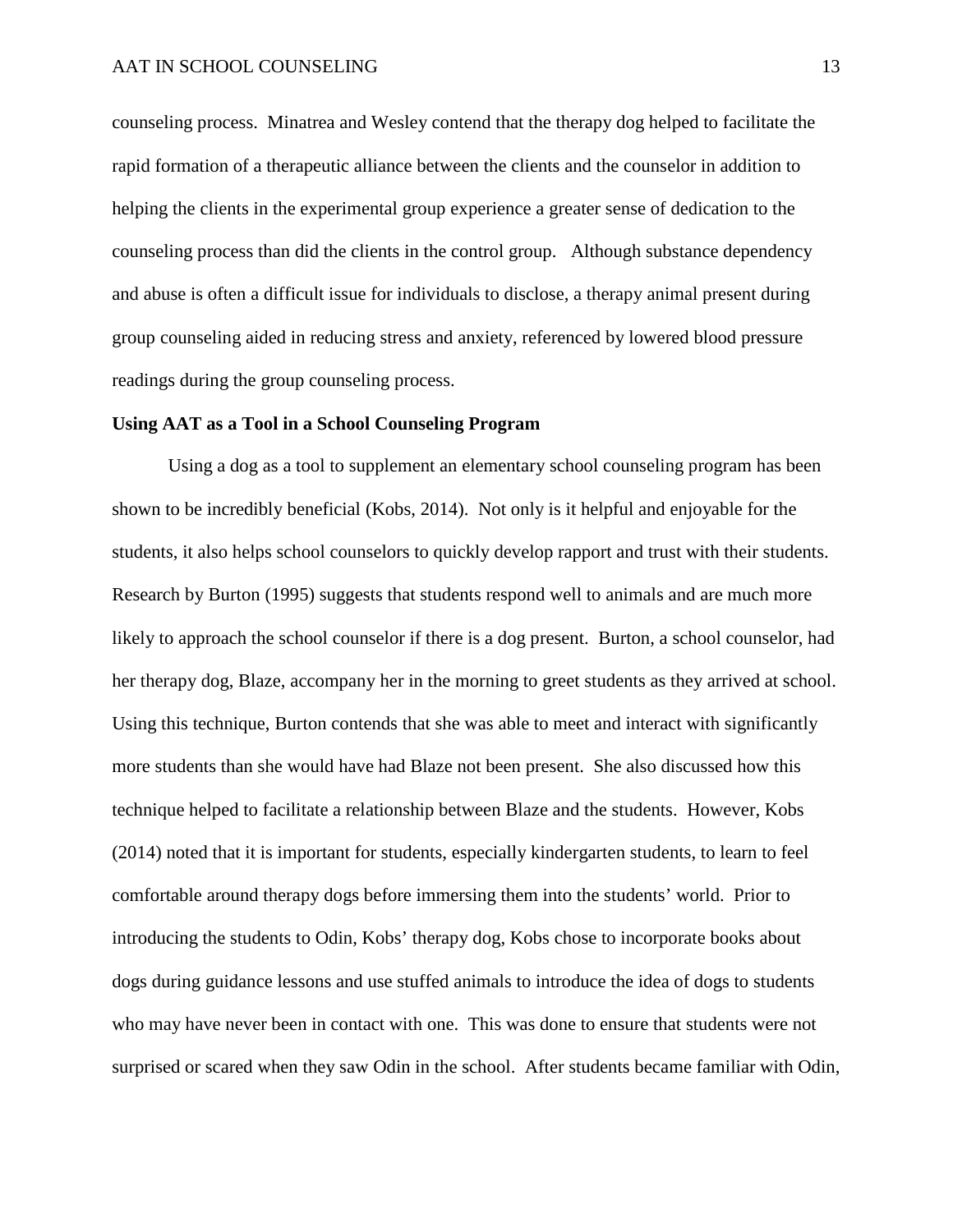Kobs discussed how she began using Odin as a tool to complement PBIS within the elementary school. With regard to PBIS, Odin often helps to supplement Tier 1 interventions with students who have express symptoms of anxiety, depression, and other internalizing disorders.

Therapy animals are used by the school counselor to supplement interventions for students who experience anxiety, depressive symptoms, or low self-esteem (Friesen, 2010). AAT type interventions with these students have been found to be useful because the therapy animal offers the students a non-judgmental and positive outlet to voice their concerns and experiences (Chandler, 2001; Friesen, 2010). This allows students who may have had difficulty disclosing or discovering reasons for their anxiety, depression, or low self-esteem to talk freely and openly about their thoughts and experiences without fear of judgment by the therapy animal

# **Using Interventions Supplemented by AAT**

Using AAT for individual student interventions in the school setting has been shown to be increasingly beneficial for students who experience symptoms of various internalizing disorders (Burton, 1995; Chandler, 2001; Jenkins, Laux, Ritchie, & Tucker-Gail, 2014). School counselors will use therapy animals for these students in a variety of ways. Therapy animals could be utilized in interventions with individual students in a number of ways. The school counselor could arrange for the therapy animal to greet anxious students as they get off of the school bus, or the therapy animal could accompany the student as they meet individually with the school counselor to discuss worries and concerns. (Jenkins, Laux, Ritchie, & Tucker-Gail, 2014). In addition to these individual interventions, the school counselor can also periodically walk the hallways with the therapy dog as a way to interact with students who may not have approached the school counselor had the therapy dog not been with him or her. Kobs (2014) discussed that she uses Odin to supplement interventions for students with anxiety. She stated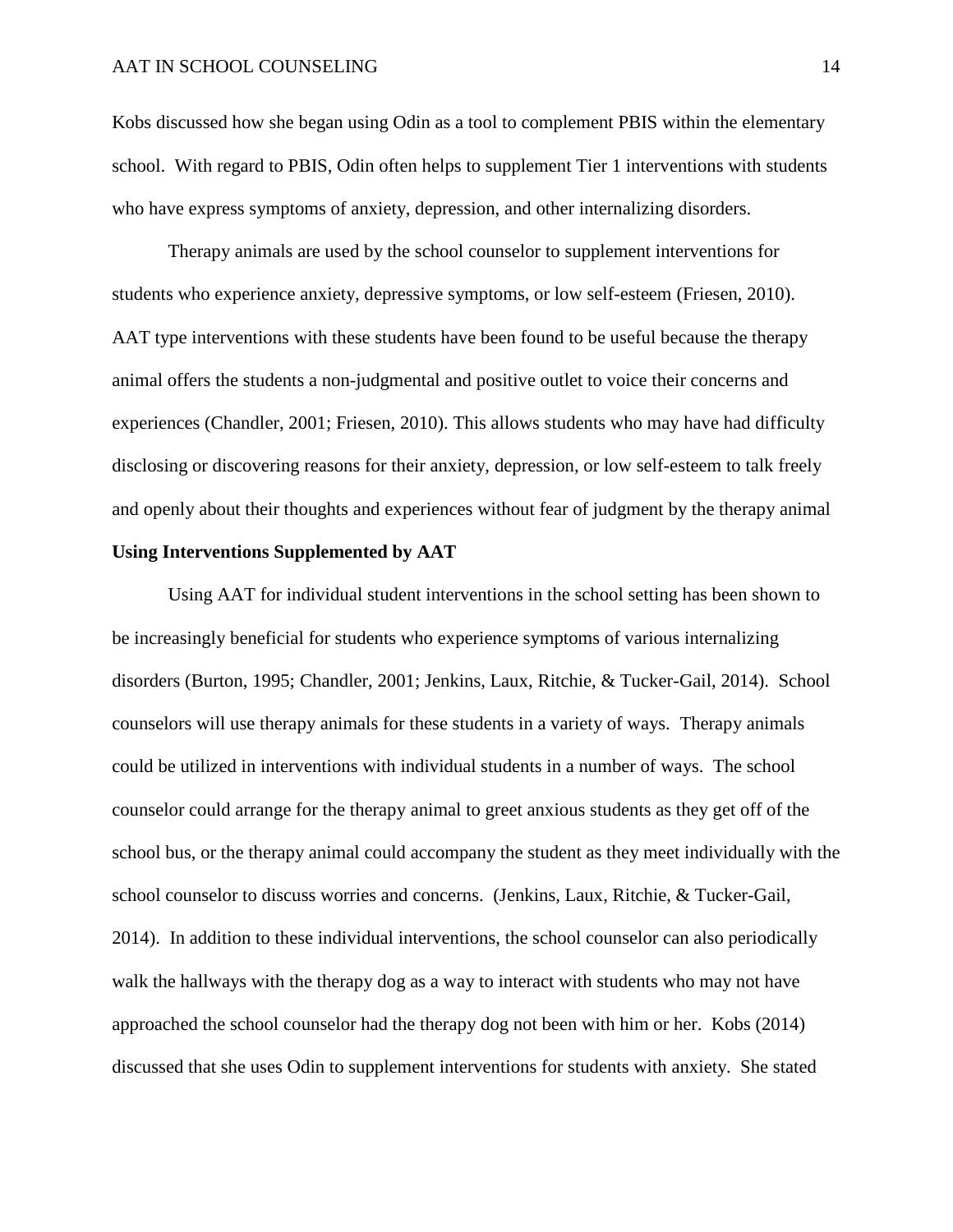that students with self-esteem issues, anxiety, or depression often benefit from being asked to perform certain "special" tasks with Odin. Kobs found that when she would give these students the responsibility of walking Odin down the hall, on a leash, or filling his water dish each time they came to the school counseling office, their demeanor would improve. After having the students perform these tasks with Odin on a weekly basis, the students began to report an increase in self-esteem and a decrease in anxiety and sadness. Flom (1995) reiterates that when students who have mental health concerns are asked to take care of an animal, they experience less anxiety and are likely to experience an increase in self-esteem.

Therapy animals are also helpful when used in individual counseling, as well. AAT is generally referred to as a type of person focused therapy because animals mirror the core characteristics of person-centered therapy (Jenkins, Laux, Ritchie, & Tucker-Gail, 2014). Research on using AAT in a school counseling program has shown that an effective technique to encourage students to participate in counseling is to compare their experiences to those of the therapy animal. Burton (1995) suggests asking the student for possible solutions or goals that could help to relieve them from their anxieties. If they have trouble coming up with goals, Burton will ask them what Blaze could do if he was anxious or sad. Burton found that it is much easier for students to brainstorm goals for Blaze than it is for them to think of ideas to alleviate their anxiety. She then would encourage a discussion about using the goals they suggested for Blaze in their own lives. She found that method to be rather successful. In addition, because students with mental health issues are often vulnerable to stressors, some researchers have found it to be beneficial for students to simply have the company of a therapy animal while talking to the counselor (Minatrea & Wesley, 2008; Chandler, 2001). Chandler (2001) contends that students disclose more when a therapy animal is present because contact with animals helps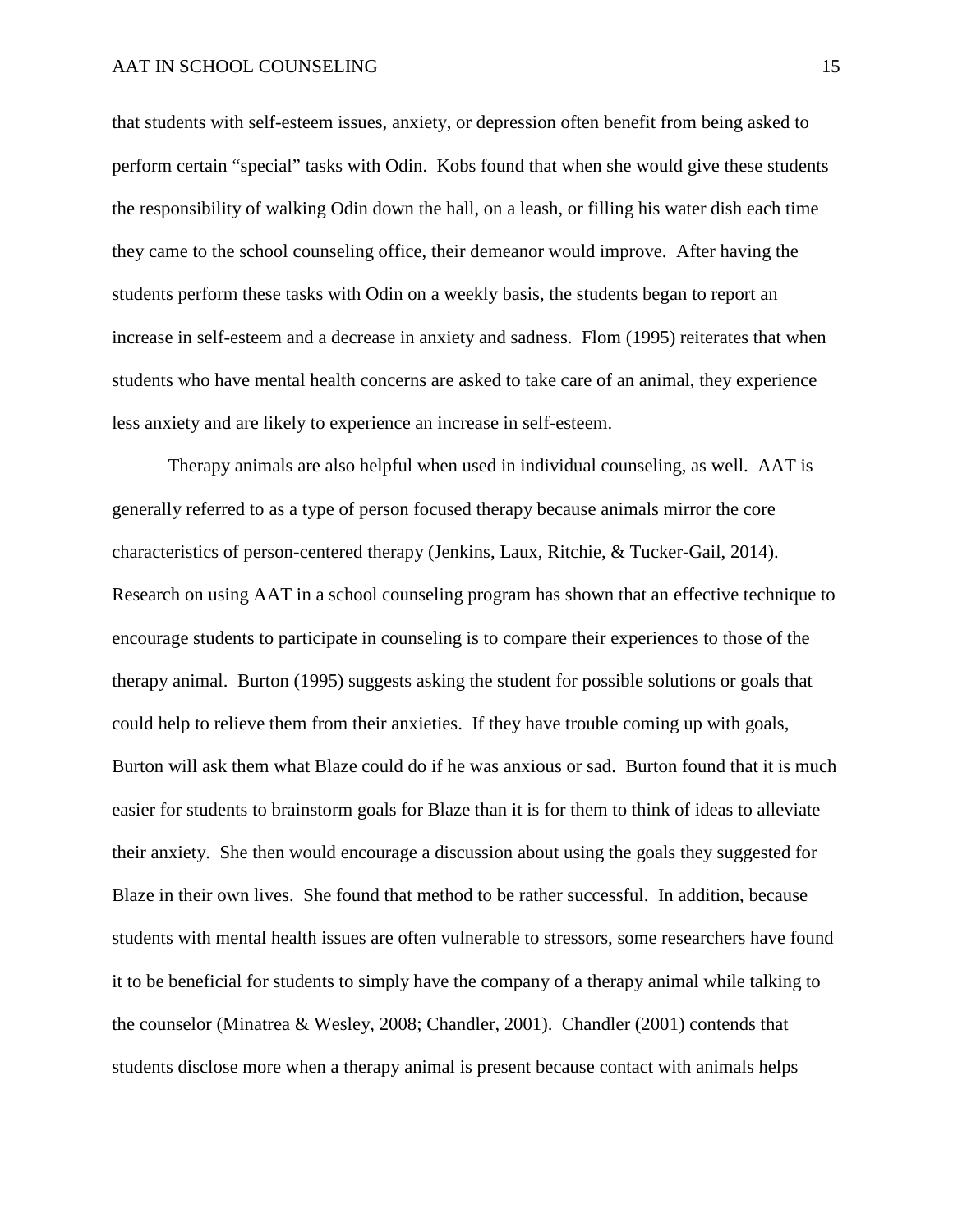individuals to focus; thus, this helps them to get in touch with their inner feelings and concerns. Additional research performed by Jalongo, Astorino, and Bomboy (2004) suggests that children have a natural tendency to let down their emotional guard when in the presence of an animal. A large majority of children also prefer to confide in animals. This makes AAT especially helpful when working with children who have "severe emotional problems and behavioral disorders"  $(p.10)$ .

In addition to individual therapy sessions, school counselors can use therapy dogs to supplement classroom guidance and group therapy sessions. Even when the guidance lesson is not tailored around the therapy dog, Friesen (2010) discusses the tendency of all school-aged students to behave and pay better attention to the adult in the room when the therapy dog is present. As a result of this, students are better able to comprehend and appreciate the guidance lesson. Relatedly, Minatrea and Wesley (2008) discuss the benefits of using a therapy animal to enhance group counseling sessions for individuals with substance abuse issues. This finding can also be applied when supplementing group counseling in the school setting with a therapy animal.

#### **Considerations When Using AAT in Schools**

Although using AAT to supplement a school counseling program has a number of benefits, there are still issues regarding allowing a therapy animal into a school. These issues need to be considered prior to implementing AAT in the program. In order for therapy dogs to be used in schools, it is crucial that the dogs are first licensed to practice as therapy dogs. The licensing process entails assessing the dog's temperament as well as the dog's capacity for human interaction (Burton, 1995; Daughhetee, Stalls, & Spencer, 2010). If the dog passes all of the required screenings and temperament tests, they then become a licensed therapy dog and are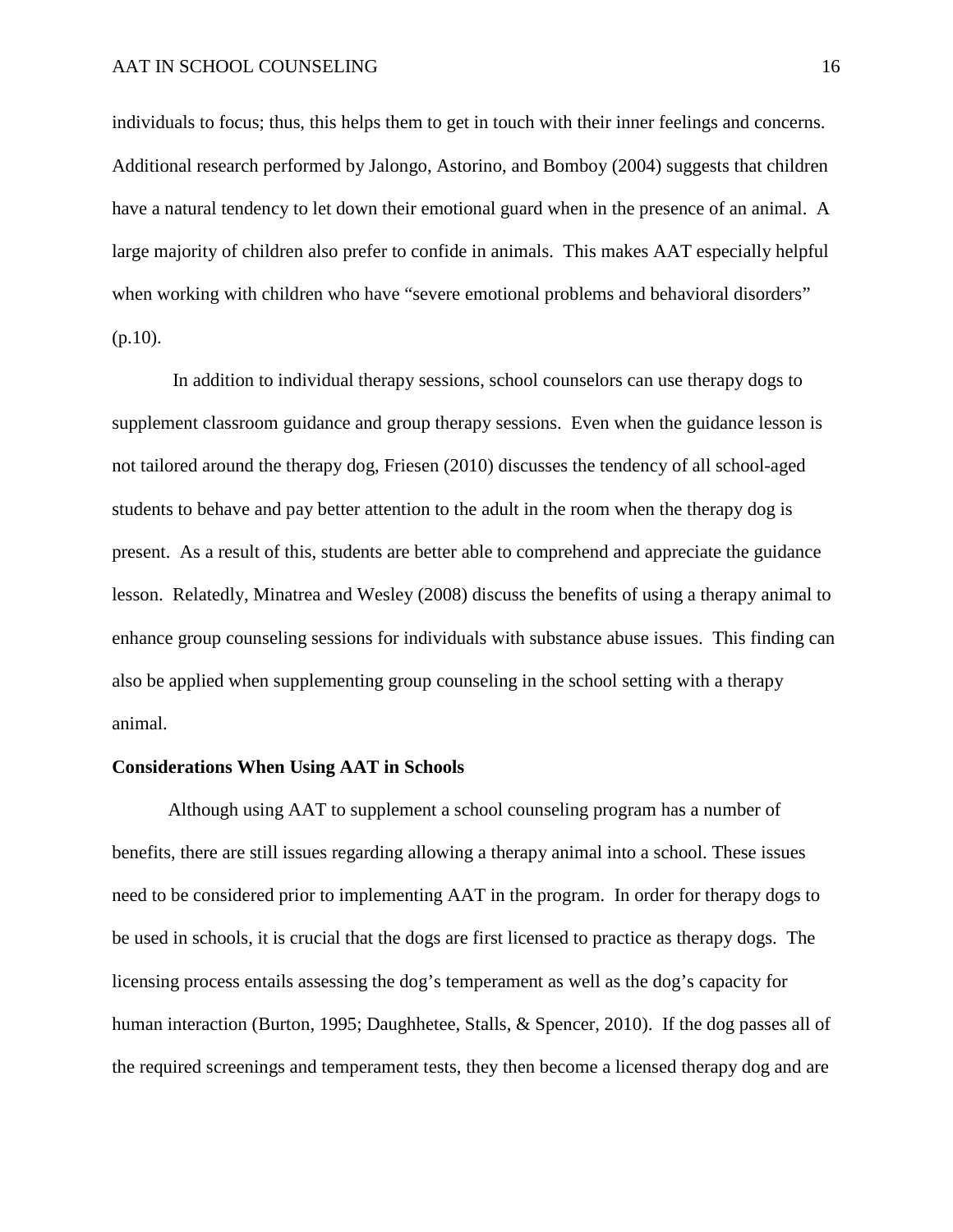able to act as a co-counselor with a licensed community counselor or school counselor. However, the mere presence of a therapy animal still poses some risk to certain groups of individuals within the school.

Animal allergies are a concern that needs to be addressed prior to allowing therapy animals into the school. To reduce allergy concerns in the presence of a therapy animal, students and staff can take steps to reduce the transfer of allergens from the therapy animal to individuals who may have allergies. Initially, it is important that the school counselor select a therapy animal that sheds minimally, that is regularly groomed and bathed, and that is also current on all vaccinations (Friesen, 2010). After the therapy animal has been approved for and implemented in the school counseling program, students and staff can reduce allergy concerns by employing a few preventative measures. For example, Friesen suggests that students and staff always wash their hands prior to and after having contact with the therapy animal to help reduce the spread of dander. Therapy animals should also be treated with "anti-allergen powder" to minimize allergic reactions by students who may have allergies (Friesen, 2010, p. 262). In addition to allergy concerns, counselors who handle therapy animals should also maintain an awareness of the potential of disobedient and/or aggressive behavior by the dog.

Although trained and licensed therapy animals are highly unlikely to express aggressive behavior, it is still important for school faculty and students to learn the appropriate ways to interact with the therapy animal (Friesen, 2010; Jalongo, Astorino, & Bomboy, 2004). To help students to learn how to interact with therapy animals in the school setting, Kobs (2014) suggested using guidance lessons to teach and inform students the correct ways to handle a therapy animal. Jalongo, Astorino, and Bomboy (2004) also discuss that it is important for the school counselor who is handling the dog, as well as other school staff, to remain sensitive to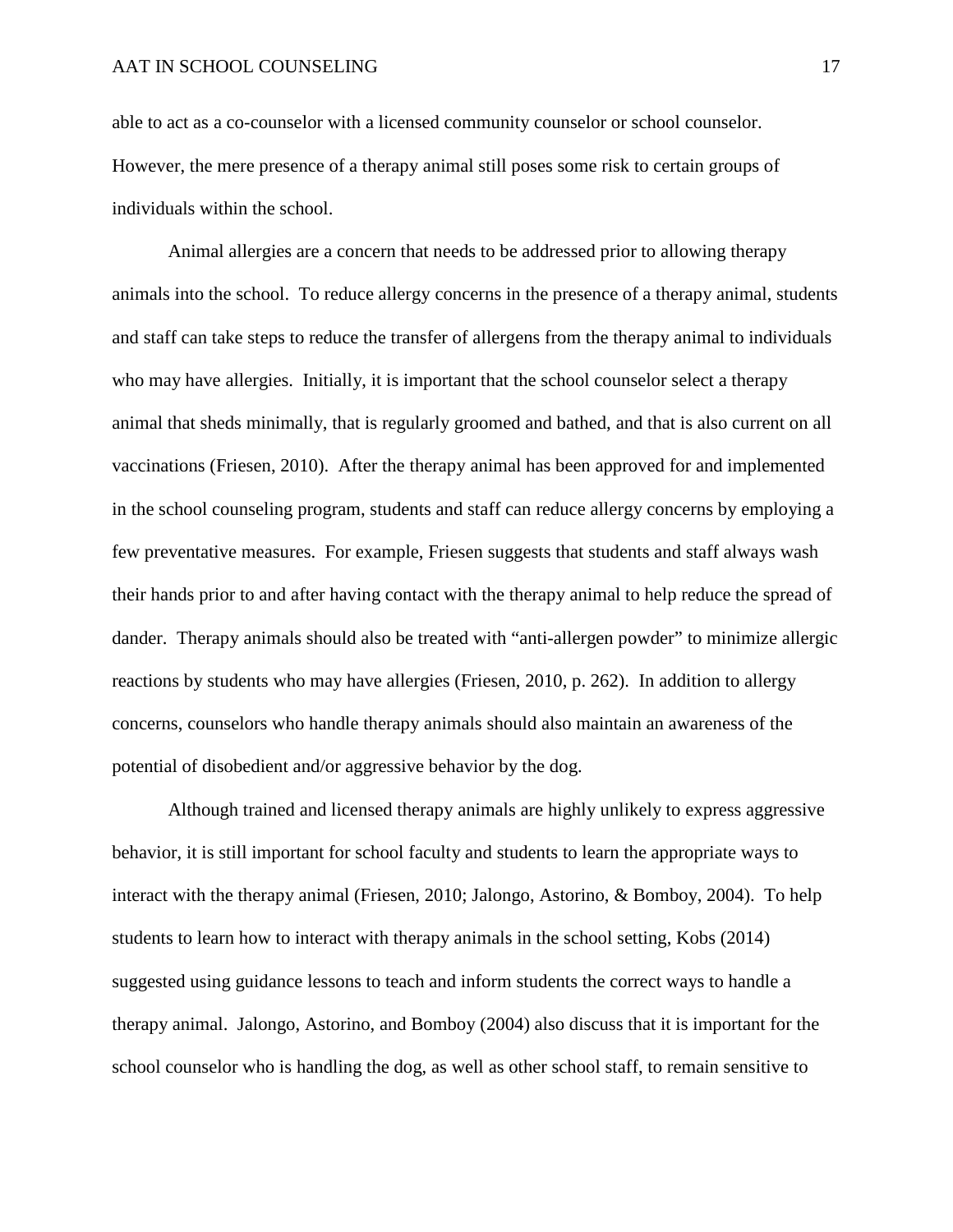#### AAT IN SCHOOL COUNSELING 18

fears of dogs as well as culturally influenced views of dogs. Though, if a student who initially has negative feelings toward the therapy animal requests that they would like to learn to interact with the animal, it is important that the school counselor and other school staff respect that request and slowly help the student to feel comfortable with the therapy animal (Kobs, 2014).

While the feelings and well-being of students and staff in a school that employs the use of AAT are important, the well-being and safety of the therapy animal are also necessary aspects to consider (Jalongo, Astorino, & Bomboy, 2004; Friesen, 2010). Friesen (2010) discusses the importance of remaining mindful of signals given by the dog, which could indicate exhaustion or restlessness. In order for the therapy dog to provide the best therapy and counseling assistance to the school counselor as well as the students, it is crucial to respond to signs such as excessive licking, shaking, withdrawal or other signs which could indicate stress. An appropriate response to these signs could be only bringing the therapy animal to the school two to three days per week as well as limiting the time the therapy animal spends with large groups of individuals (Kobs, 2014). Providing adequate breaks for exercise and food are also necessary for the therapy dog; these breaks can help the animal to reenergize and reduce stress. Considering the safety and well-being of the therapy dog as well as assessing for each individual child's "suitability for interaction with the dogs" is highly recommended when working with children while using animal assisted therapy (Jalongo, Astorino, & Bomboy, 2004, p. 15).

In addition to preparing students for the therapy animal, remaining mindful of the feelings of students, ensuring that the therapy animal is licensed, and taking steps to maintain good mental and emotional health of the therapy animal, it is essential to obtain the permission of every parent or guardian of every student in the school prior to introducing a therapy animal into a school (Friesen, 2009; Nebbe, 1991a; Kobs, 2014). Obtaining permission from parents or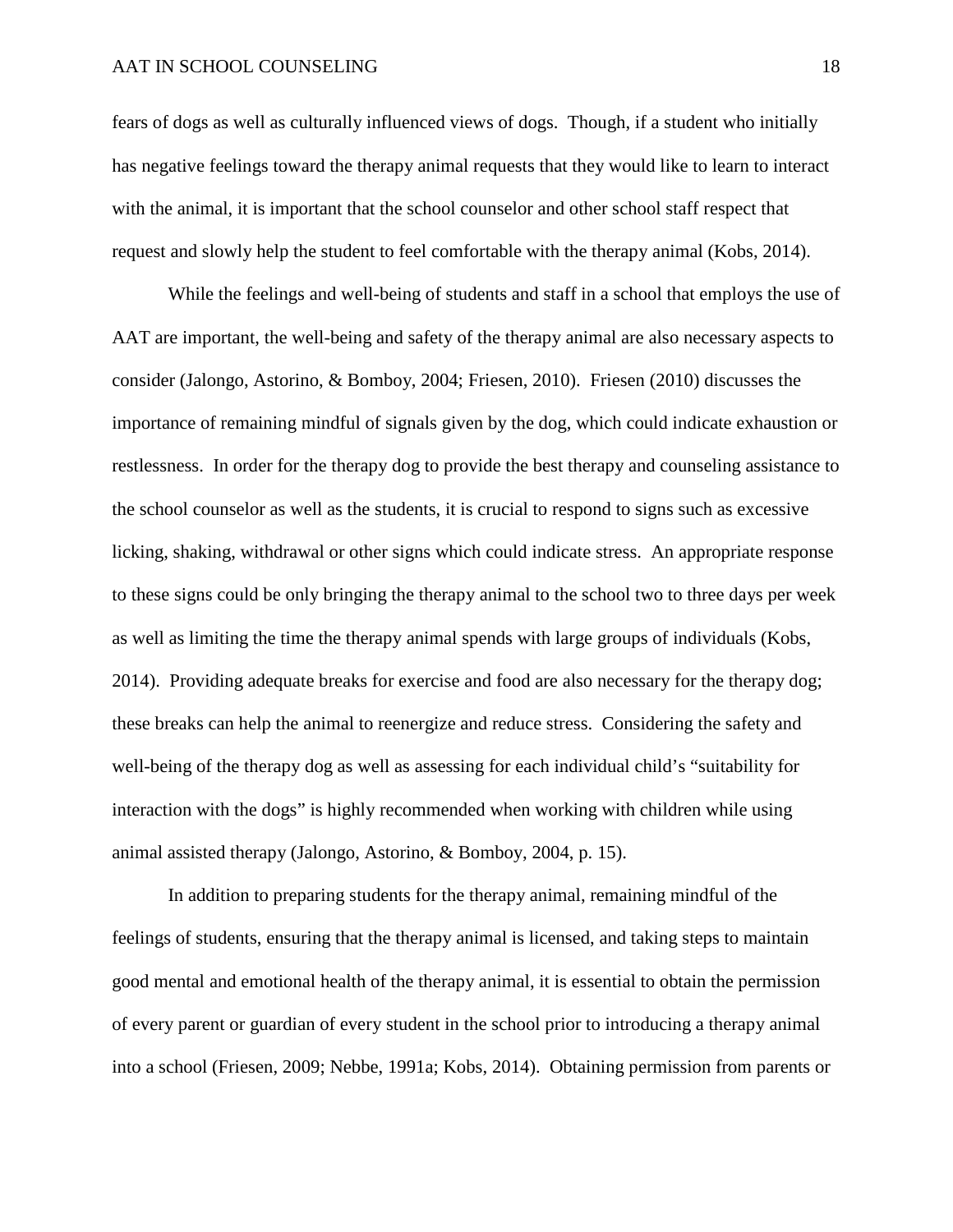guardians is often the final and most challenging hurdle regarding the process. In a personal interview with Kobs (2014), she shared that that she sends out permission forms to every parent or guardian at the beginning of every school year, prior to bringing the animal into the school. Of the parents or guardians who state on the permission form that they do not want a therapy animal at their child's school, Kobs will call them and lead a discussion regarding their disapproval for the therapy animal at the school. Often, parents will share that their reasoning behind their disapproval is a result of their child's fear or allergy to animals but they would be willing to allow a therapy animal into their child's school if the proper steps are taken to help their child feel comfortable. Of course, if parents still are reluctant, school counselors should abide by the decision of the parent.

#### **Conclusion**

Research on AAT has illustrated that although anxiety and depression are serious issues among adolescents, school counselors can help to aid in symptom reduction by using therapy animals to supplement interventions for these students. Therapy animals are not only useful for providing emotional relief from internalizing disorders, they can also significantly reduce the physiological symptoms of depression and anxiety. While the effectiveness and benefits of using therapy animals in the school setting are clear, it must be noted that there are several considerations that must be addressed prior to allowing the therapy animal (notably, dogs) into the school. In addition to limitations regarding implementation, there are also multiple gaps in the research with specific regard to the ways in which using therapy animals in a school setting impact the well-being and emotional balance of students with depression or anxiety. This is an opportunity for future quantitative research in the area of using AAT in schools.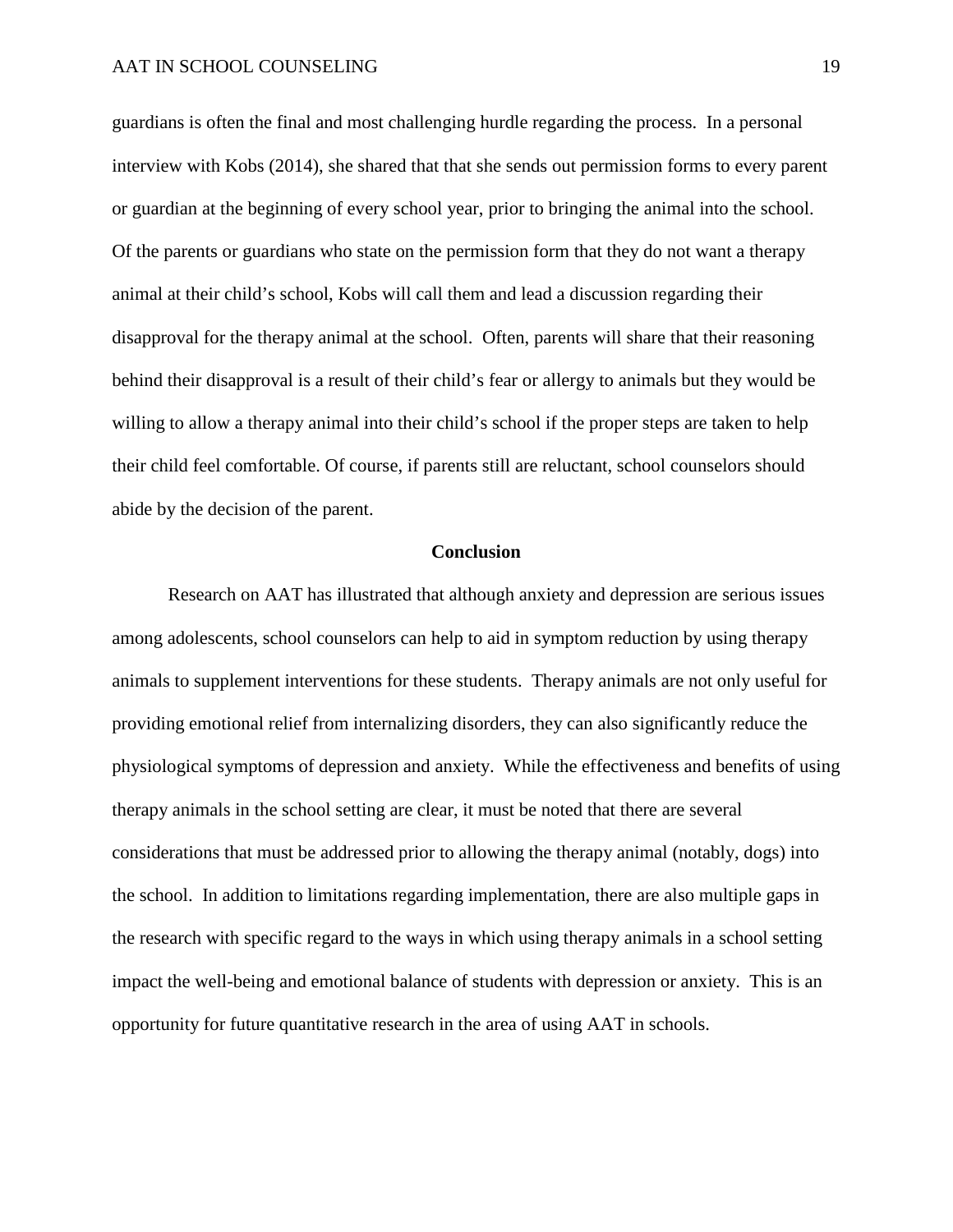Although the use of AAT in schools, by a school counselor, is relatively new and uncharted, the multitude of benefits illustrated by the current research is encouraging for both individuals who suffer from internalizing disorders, as well as school counselors. AAT can encourage participation by students who suffer from internalizing disorders in school counseling, in addition to aiding in the development of a trusting therapeutic relationship between the student and the school counselor. As a result of the unique human-animal bond, the future of the field of AAT in schools to reduce symptoms of internalizing disorders among students is both exciting and motivating.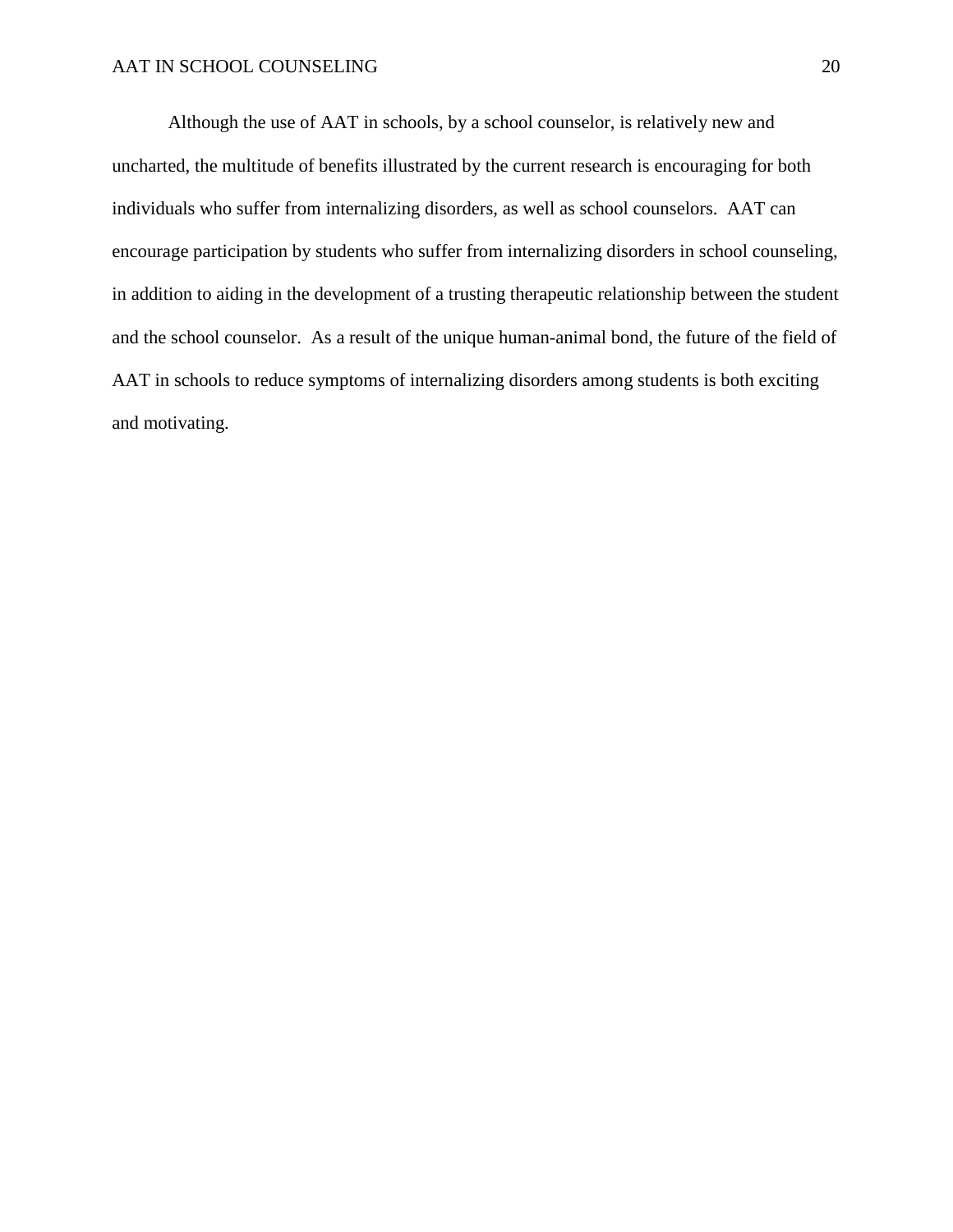#### **References**

- American School Counselor Association. (2012). ASCA national model: A framework for school counseling programs (3rd ed.). Alexandria, VA: Author.
- Burton, L. E. (1995). Using a dog in an elementary school counseling program. *Elementary School Guidance & Counseling, 29*(3), 236-240.
- Chandler, C. (2001). Animal-assisted therapy in counseling and school settings. ERIC/CASS Digest. *ERIC Clearinghouse on Counseling and Student Services Greensboro NC.*
- Daughhetee, C., Stalls, L., & M. E. Spencer. (2010) Enhancing secondary school counseling a therapeutic dog*. Alabama Counseling Association Journal, 32*(1), 47-55.
- Erford, B. T., Erford, B. M., Lattanzi, G., Weller, J., Schein, H., Wolf, E., Hughes, M., Darrow, J., Savin-Murphy, J., & Peacock, E. (2011). Counseling outcomes from 1990 to 2008 for school-age youth with depression: A meta-analysis. *Journal of Counseling & Development, 89*(4), 439-457.
- French, R., Reardon, M., & Smith, P. (2003). Engaging with a mental health service: Perspectives of at-risk youth. *Child and Adolescent Social Work Journal, 20*(6), 529-548.
- Friesen, L. (2010). Exploring animal-assisted programs with children in school and therapeutic contexts. *Early Childhood Education Journal, 37*(4), 261-267.
- Flom, B. L. (2005). Counseling with pocket pets: Using small animals in elementary counseling programs. *Professional School Counseling, 8*(5), 469-471.
- Gaspar de Matos, M., Barrett, P., Dadds, M., & Shortt, A. (2003). Anxiety, depression, and peer relationships during adolescence: Results from the Portuguese national health behavior in school-aged children survey. *European Journal of Psychology of Education, 18*(1), 13- 14.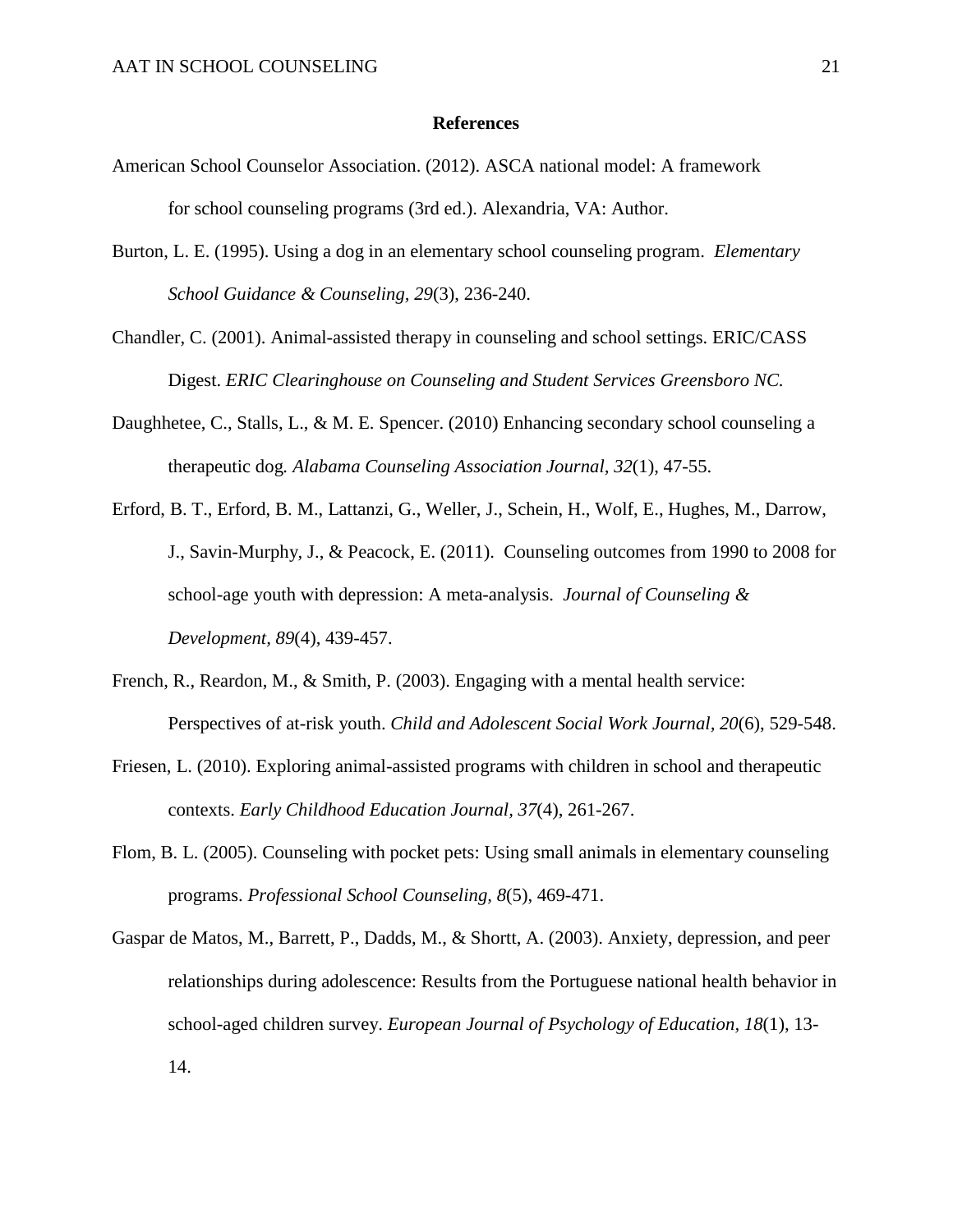- Geist, T. S. (2011). Conceptual framework for animal assisted therapy. *Child & Adolescent Social Work Journal, 28*(3), 243-256.
- Jalongo, M. R., Astorino, T., &Bomboy, N. (2004). Canine visitors: The influence of therapy dogs on young children's learning and well-being in classrooms and hospitals. *Early Childhood Education Journal, 32*(1), 9-16.
- Jenkins, C. D., Laux, J. M., Ritchie, M. H., & Tucker-Gail, K. (2014). Animal-assisted therapy and Rodgers' core components among middle school students receiving counseling services: A descriptive study. *Journal of Creativity in Mental Health, 9*(2), 174-187.
- Kobs, A. (2014, September 13). Interview by L. Jagodzinski [Personal Interview]. Animalassisted therapy at the elementary level.
- Minatrea, N. B., &Wesley, M. C. (2008). Reality therapy goes to the dogs. *International Journal of Reality Therapy, 28*(1), 69-77.
- Nebbe, L. L. (1991a). *Nature as a guide: Using nature in counseling, therapy, and education*. Minneapolis, MN: Educational Media Corporation.
- Nebbe, L. L. (1991b). The human-animal bond and the elementary counselor. *School Counselor*, *38,* 362-371.
- Owens, L., Shute, R., & Slee, P. (2000). "Guess what I just heard!": Indirect aggression in teenage girls in Australia. *Aggressive Behavior, 26*, 67-83.
- Skrove, M., Romundstad, P., & Indredavik, M. S. (2013). Resilience, lifestyle and symptoms of anxiety and depression and adolescence: the Young-HUNT study. *Social Psychiatry & Psychiatric Epidemiology, 48*(3), 407-416.